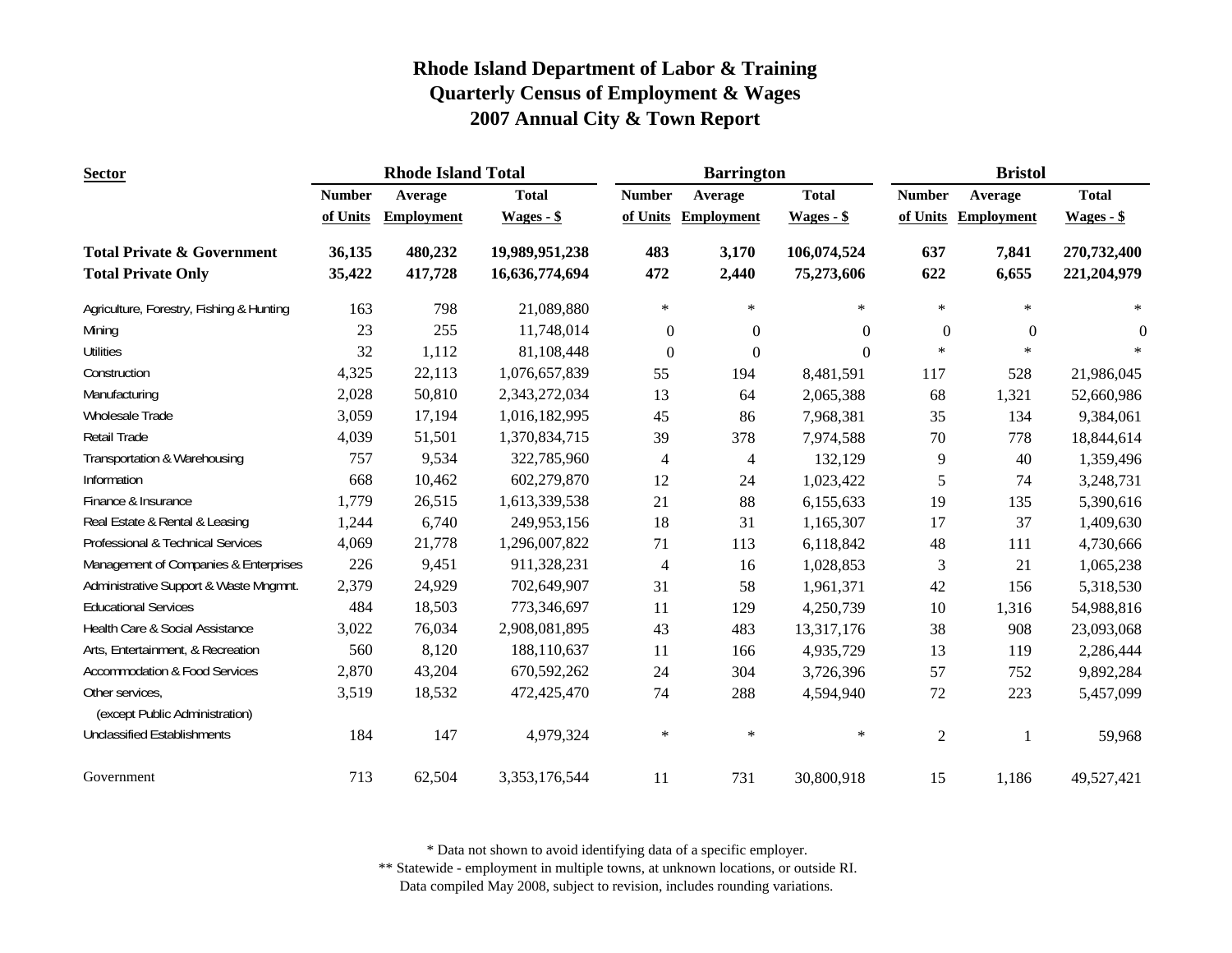| <b>Sector</b>                            |               | <b>Burrillville</b> |                |                  | <b>Central Falls</b> |                  | <b>Charlestown</b> |                   |                  |
|------------------------------------------|---------------|---------------------|----------------|------------------|----------------------|------------------|--------------------|-------------------|------------------|
|                                          | <b>Number</b> | Average             | <b>Total</b>   | <b>Number</b>    | Average              | <b>Total</b>     | <b>Number</b>      | Average           | <b>Total</b>     |
|                                          | of Units      | <b>Employment</b>   | $Wages - $$    | of Units         | <b>Employment</b>    | $Wages - $$      | of Units           | <b>Employment</b> | $Wages - $$      |
| <b>Total Private &amp; Government</b>    | 302           | 2,925               | 94,644,473     | 254              | 3,004                | 107,632,670      | 251                | 1,675             | 56,507,533       |
| <b>Total Private Only</b>                | 287           | 2,319               | 70,732,769     | 243              | 2,170                | 67,618,147       | 237                | 1,482             | 48,626,271       |
| Agriculture, Forestry, Fishing & Hunting | $\ast$        | $\ast$              | $\ast$         | $\theta$         | $\overline{0}$       | $\theta$         | $\boldsymbol{0}$   | $\mathbf{0}$      | $\boldsymbol{0}$ |
| Mining                                   | $\theta$      | $\boldsymbol{0}$    | $\overline{0}$ | $\Omega$         | $\theta$             | $\Omega$         | $\ast$             | $\ast$            |                  |
| <b>Utilities</b>                         | 3             | 46                  | 3,282,473      | $\Omega$         | $\Omega$             | $\Omega$         | $\mathbf{0}$       | $\mathbf{0}$      | $\theta$         |
| Construction                             | 70            | 278                 | 11,760,467     | 26               | 143                  | 5,415,117        | 60                 | 195               | 7,977,350        |
| Manufacturing                            | 10            | 380                 | 15,816,007     | 34               | 703                  | 26,326,559       | 6                  | 299               | 13,085,530       |
| Wholesale Trade                          | 21            | 42                  | 2,234,180      | 10               | 71                   | 2,673,690        | 12                 | 36                | 2,198,774        |
| Retail Trade                             | 17            | 164                 | 3,132,336      | 36               | 189                  | 4,590,334        | 25                 | 141               | 3,462,309        |
| Transportation & Warehousing             | 5             | 13                  | 560,072        | 5                | 70                   | 1,412,899        | $8\,$              | 122               | 2,454,295        |
| Information                              | 7             | 24                  | 697,600        | $\theta$         | $\mathbf{0}$         | $\mathbf{0}$     | 5                  | 19                | 446,625          |
| Finance & Insurance                      | 8             | 19                  | 797,539        | 13               | 79                   | 2,726,454        | 5                  | 28                | 1,469,836        |
| Real Estate & Rental & Leasing           | 8             | 14                  | 273,703        | $\,8\,$          | 55                   | 1,382,187        | 10                 | 21                | 948,059          |
| Professional & Technical Services        | 19            | 54                  | 2,846,330      | 11               | 22                   | 602,309          | 22                 | 65                | 3,036,977        |
| Management of Companies & Enterprises    | $\ast$        | $\ast$              | $\ast$         | $\boldsymbol{0}$ | $\boldsymbol{0}$     | $\boldsymbol{0}$ | $\boldsymbol{0}$   | $\boldsymbol{0}$  | $\boldsymbol{0}$ |
| Administrative Support & Waste Mngmnt.   | 18            | 85                  | 2,407,723      | 14               | 291                  | 9,619,179        | 23                 | 78                | 2,096,635        |
| <b>Educational Services</b>              | 6             | 32                  | 517,449        | $\ast$           | $\ast$               | $\ast$           | $\boldsymbol{0}$   | $\boldsymbol{0}$  | $\Omega$         |
| Health Care & Social Assistance          | 18            | 507                 | 13,221,105     | 20               | 241                  | 6,467,442        | 18                 | 197               | 6,234,248        |
| Arts, Entertainment, & Recreation        | 6             | 52                  | 721,473        | $\ast$           | $\ast$               | $\ast$           | 5                  | 22                | 1,125,481        |
| <b>Accommodation &amp; Food Services</b> | 26            | 418                 | 5,234,171      | 33               | 154                  | 2,233,142        | 20                 | 216               | 3,102,917        |
| Other services,                          | 46            | 176                 | 6,847,098      | 34               | 114                  | 2,692,487        | 21                 | 40                | 728,427          |
| (except Public Administration)           |               |                     |                |                  |                      |                  |                    |                   |                  |
| <b>Unclassified Establishments</b>       |               | $\boldsymbol{0}$    | 2,095          | 1                |                      | 15,378           | $\ast$             | $\ast$            |                  |
| Government                               | 15            | 606                 | 23,911,704     | 11               | 834                  | 40,014,523       | 14                 | 194               | 7,881,262        |

\* Data not shown to avoid identifying data of a specific employer.

\*\* Statewide - employment in multiple towns, at unknown locations, or outside RI.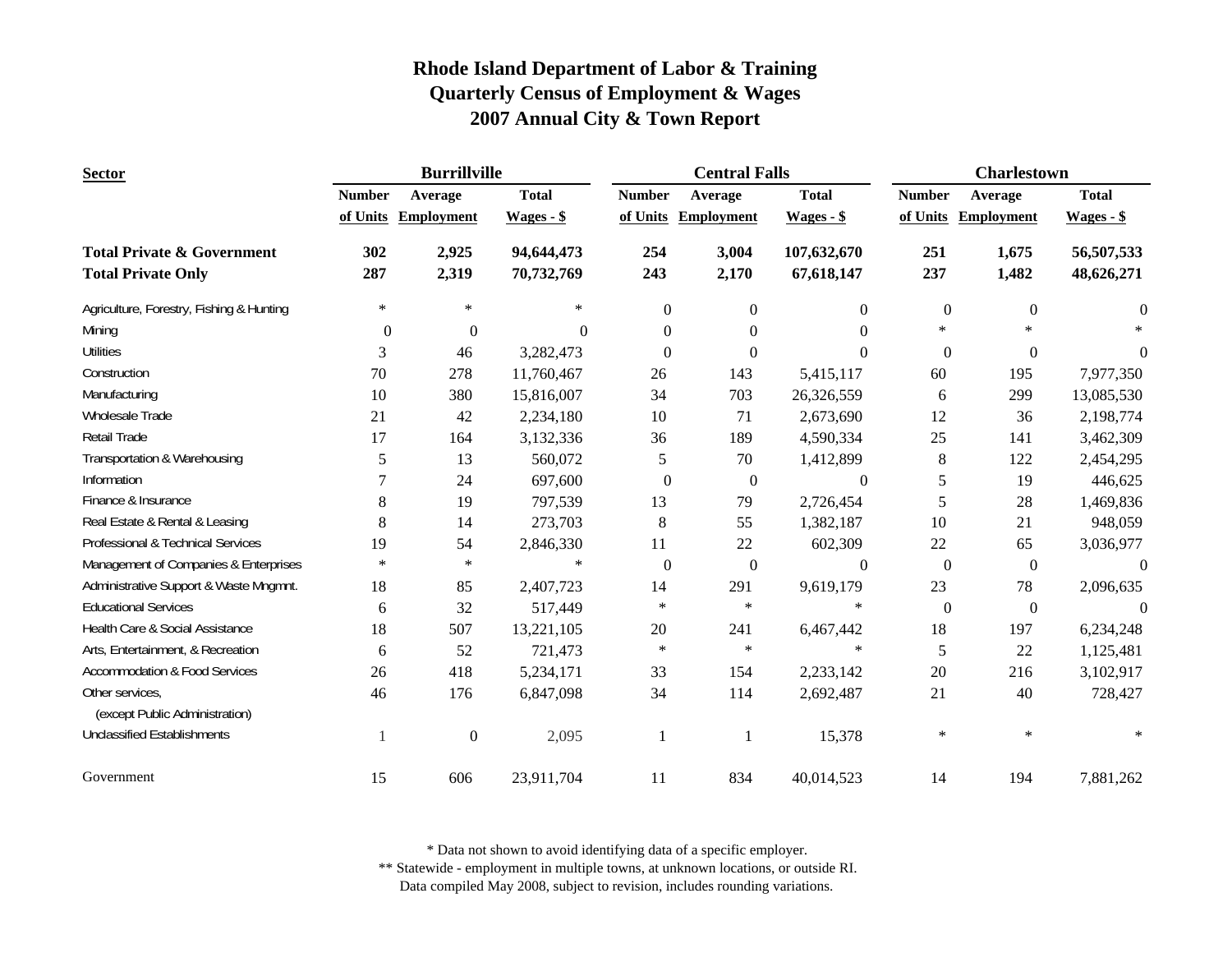| <b>Sector</b>                                     | Coventry       |                   |               |               | <b>Cranston</b>   |               | <b>Cumberland</b> |                   |              |
|---------------------------------------------------|----------------|-------------------|---------------|---------------|-------------------|---------------|-------------------|-------------------|--------------|
|                                                   | <b>Number</b>  | Average           | <b>Total</b>  | <b>Number</b> | Average           | <b>Total</b>  | <b>Number</b>     | Average           | <b>Total</b> |
|                                                   | of Units       | <b>Employment</b> | $Wages - $$   | of Units      | <b>Employment</b> | $Wages - $$   | of Units          | <b>Employment</b> | $Wages - $$  |
| <b>Total Private &amp; Government</b>             | 781            | 8,438             | 268,188,741   | 2,636         | 36,159            | 1,435,279,576 | 904               | 10,083            | 374,152,986  |
| <b>Total Private Only</b>                         | 763            | 6,984             | 207, 127, 583 | 2,614         | 29,491            | 1,056,206,201 | 887               | 8,671             | 327,025,989  |
| Agriculture, Forestry, Fishing & Hunting          | 3              | 16                | 173,902       | 6             | 22                | 594,443       | $\ast$            | $\ast$            | $\ast$       |
| Mining                                            | $\theta$       | $\overline{0}$    | $\theta$      | $\ast$        | $\ast$            | $\ast$        | $\ast$            | $\ast$            |              |
| <b>Utilities</b>                                  | $\theta$       | $\overline{0}$    | $\Omega$      | $\ast$        | $\ast$            | $\ast$        | $\ast$            | $\ast$            | $\ast$       |
| Construction                                      | 177            | 647               | 25,250,718    | 313           | 1,496             | 72,287,392    | 148               | 987               | 47,239,839   |
| Manufacturing                                     | 47             | 796               | 42,614,375    | 191           | 4,472             | 209,035,996   | 47                | 1,787             | 69,958,039   |
| Wholesale Trade                                   | 48             | 231               | 10,865,030    | 203           | 1,775             | 87,061,287    | 95                | 826               | 45,388,362   |
| Retail Trade                                      | 95             | 1,688             | 43,631,380    | 318           | 4,380             | 114,910,260   | 80                | 959               | 21,559,016   |
| Transportation & Warehousing                      | 16             | 336               | 8,063,859     | 60            | 695               | 28,149,284    | 24                | 464               | 17,882,471   |
| Information                                       | 8              | 27                | 1,069,317     | 31            | 1,454             | 83, 353, 768  | 22                | 126               | 3,280,535    |
| Finance & Insurance                               | 24             | 118               | 3,865,402     | 156           | 1,215             | 53,009,804    | 43                | 240               | 21,079,361   |
| Real Estate & Rental & Leasing                    | 27             | 85                | 2,336,155     | 104           | 585               | 25,191,096    | 39                | 114               | 4,276,544    |
| Professional & Technical Services                 | 59             | 188               | 8,238,718     | 268           | 1,672             | 84,838,705    | 84                | 359               | 18,133,038   |
| Management of Companies & Enterprises             | $\overline{4}$ | 51                | 2,430,469     | 15            | 296               | 16,895,426    | 3                 | 3                 | 400,151      |
| Administrative Support & Waste Mngmnt.            | 59             | 257               | 7,538,943     | 190           | 2,531             | 62,884,692    | 50                | 161               | 5,348,821    |
| <b>Educational Services</b>                       | 8              | 105               | 2,168,781     | 36            | 394               | 10,670,097    | 9                 | 109               | 1,869,831    |
| Health Care & Social Assistance                   | 40             | 961               | 26,944,057    | 260           | 3,808             | 118,620,454   | 79                | 1,075             | 33, 307, 525 |
| Arts, Entertainment, & Recreation                 | 8              | 62                | 507,664       | 27            | 288               | 5,266,728     | 11                | 68                | 1,237,150    |
| <b>Accommodation &amp; Food Services</b>          | 69             | 1,120             | 14,438,475    | 181           | 2,767             | 39,629,057    | 53                | 601               | 7,368,836    |
| Other services,<br>(except Public Administration) | 75             | 297               | 6,987,273     | 255           | 1,574             | 40,275,498    | 99                | 633               | 18,563,797   |
| <b>Unclassified Establishments</b>                | $\mathbf{1}$   | $\boldsymbol{0}$  | 3,065         | 3             | 3                 | 55,923        | 3                 | 4                 | 63,098       |
| Government                                        | 18             | 1,455             | 61,061,158    | 22            | 6,670             | 379,073,375   | 18                | 1,413             | 47,126,997   |

\* Data not shown to avoid identifying data of a specific employer.

\*\* Statewide - employment in multiple towns, at unknown locations, or outside RI.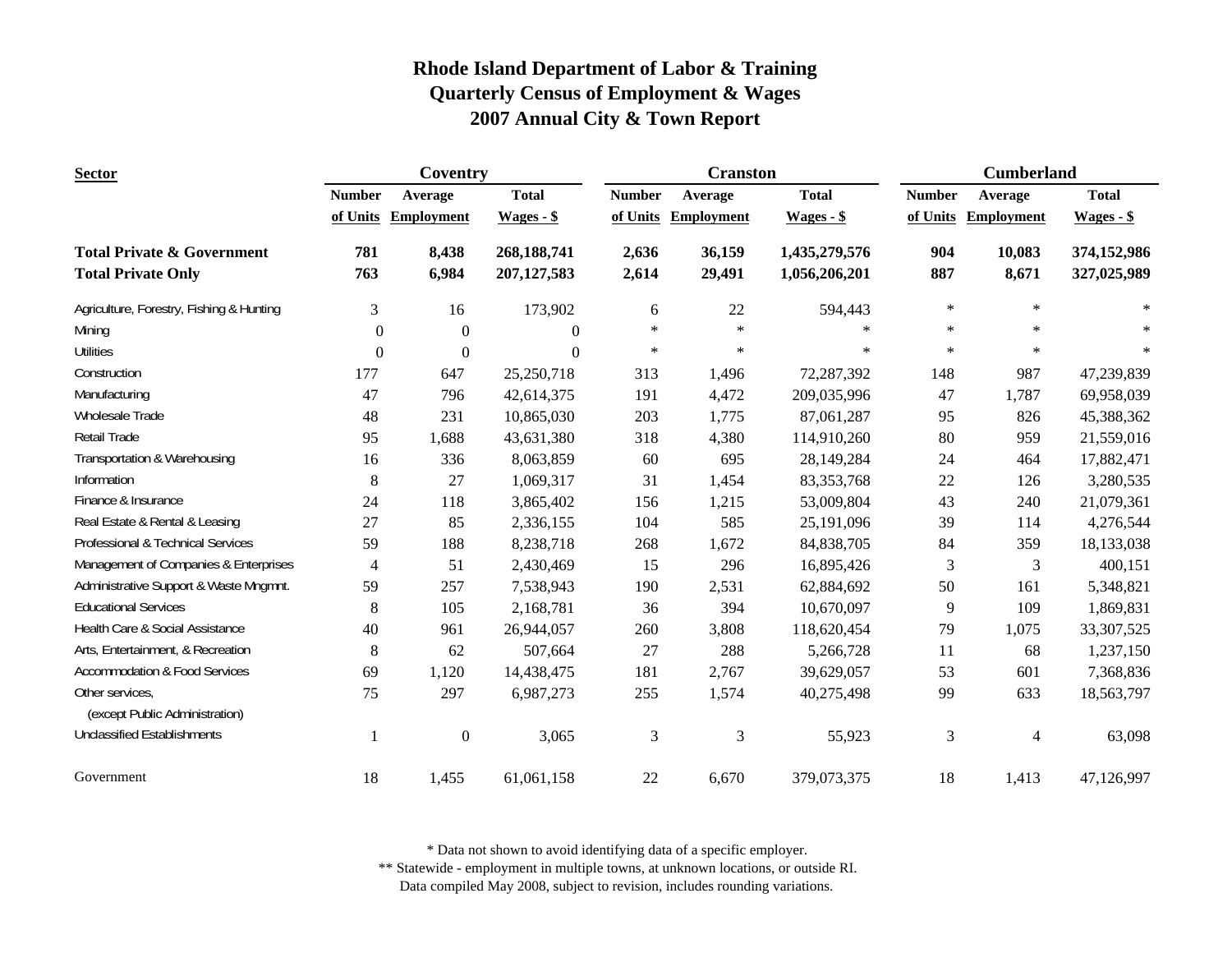| <b>Sector</b>                            |                | <b>East Greenwich</b> |               |                | <b>East Providence</b> |               | <b>Exeter</b>    |                     |                  |
|------------------------------------------|----------------|-----------------------|---------------|----------------|------------------------|---------------|------------------|---------------------|------------------|
|                                          | <b>Number</b>  | Average               | <b>Total</b>  | <b>Number</b>  | Average                | <b>Total</b>  | <b>Number</b>    | Average             | <b>Total</b>     |
|                                          | of Units       | <b>Employment</b>     | Wages - \$    | of Units       | <b>Employment</b>      | $Wages - $$   |                  | of Units Employment | $Wages - $$      |
| <b>Total Private &amp; Government</b>    | 770            | 7,287                 | 283, 275, 223 | 1,566          | 23,175                 | 915,295,532   | 185              | 1,259               | 35,304,403       |
| <b>Total Private Only</b>                | 756            | 6,533                 | 251,915,080   | 1,543          | 21,286                 | 806,402,980   | 179              | 1,159               | 32,189,740       |
| Agriculture, Forestry, Fishing & Hunting | 3              | 12                    | 305,870       | $\overline{0}$ | $\overline{0}$         | $\mathbf{0}$  | 8                | 138                 | 2,712,440        |
| Mining                                   | $\Omega$       | $\mathbf{0}$          | $\mathbf{0}$  | $\overline{0}$ | $\Omega$               | $\Omega$      | $\Omega$         | $\theta$            | $\Omega$         |
| <b>Utilities</b>                         | $\overline{0}$ | $\boldsymbol{0}$      | $\Omega$      | $\theta$       | $\overline{0}$         | $\Omega$      | $\Omega$         | $\Omega$            | $\overline{0}$   |
| Construction                             | 52             | 297                   | 14,380,225    | 233            | 1,319                  | 74,051,553    | 32               | 92                  | 3,522,362        |
| Manufacturing                            | 29             | 821                   | 34, 342, 783  | 114            | 2,720                  | 114,154,496   | 9                | 45                  | 2,093,895        |
| Wholesale Trade                          | 80             | 359                   | 32,339,442    | 121            | 1,324                  | 65,984,535    | 11               | 71                  | 2,683,581        |
| Retail Trade                             | 75             | 761                   | 22,654,403    | 144            | 1,902                  | 53,632,337    | 18               | 80                  | 1,930,548        |
| Transportation & Warehousing             | 6              | 94                    | 3,015,358     | 33             | 157                    | 6,148,950     | 8                | 71                  | 1,523,071        |
| Information                              | 20             | 42                    | 2,115,320     | 23             | 396                    | 21,582,620    | $\ast$           | $\ast$              |                  |
| Finance & Insurance                      | 58             | 462                   | 24, 292, 754  | 130            | 3,767                  | 157,032,349   | $\ast$           | $\ast$              |                  |
| Real Estate & Rental & Leasing           | 37             | 151                   | 5,573,881     | 52             | 237                    | 8,816,740     | 7                | 6                   | 213,800          |
| Professional & Technical Services        | 111            | 510                   | 34,058,936    | 162            | 1,217                  | 60,683,013    | 19               | 52                  | 2,257,124        |
| Management of Companies & Enterprises    | $\overline{4}$ | 35                    | 2,824,531     | $8\,$          | 97                     | 3,147,994     | $\boldsymbol{0}$ | $\boldsymbol{0}$    | $\boldsymbol{0}$ |
| Administrative Support & Waste Mngmnt.   | 42             | 205                   | 7,906,292     | 100            | 1,037                  | 27,133,375    | 20               | 125                 | 4,752,388        |
| <b>Educational Services</b>              | 14             | 213                   | 5,957,477     | 19             | 655                    | 22,409,896    | $\overline{4}$   | 17                  | 714,898          |
| Health Care & Social Assistance          | 86             | 1,060                 | 37,874,071    | 141            | 3,825                  | 143, 132, 302 | 12               | 207                 | 5,724,400        |
| Arts, Entertainment, & Recreation        | 14             | 109                   | 2,558,214     | 21             | 485                    | 8,162,292     | 6                | 75                  | 1,130,164        |
| <b>Accommodation &amp; Food Services</b> | 56             | 1,078                 | 15,471,921    | 107            | 1,424                  | 19,118,350    | 12               | 139                 | 1,970,399        |
| Other services,                          | 72             | 323                   | 6,175,615     | 136            | 723                    | 21,147,121    | 17               | 37                  | 767,104          |
| (except Public Administration)           |                |                       |               |                |                        |               |                  |                     |                  |
| <b>Unclassified Establishments</b>       | 3              | $\overline{2}$        | 67,987        | $\overline{2}$ | $\mathfrak{2}$         | 65,057        |                  | $\boldsymbol{0}$    | 2,880            |
| Government                               | 14             | 754                   | 31,360,143    | 23             | 1,890                  | 108,892,552   | 6                | 100                 | 3,114,663        |

\* Data not shown to avoid identifying data of a specific employer.

\*\* Statewide - employment in multiple towns, at unknown locations, or outside RI.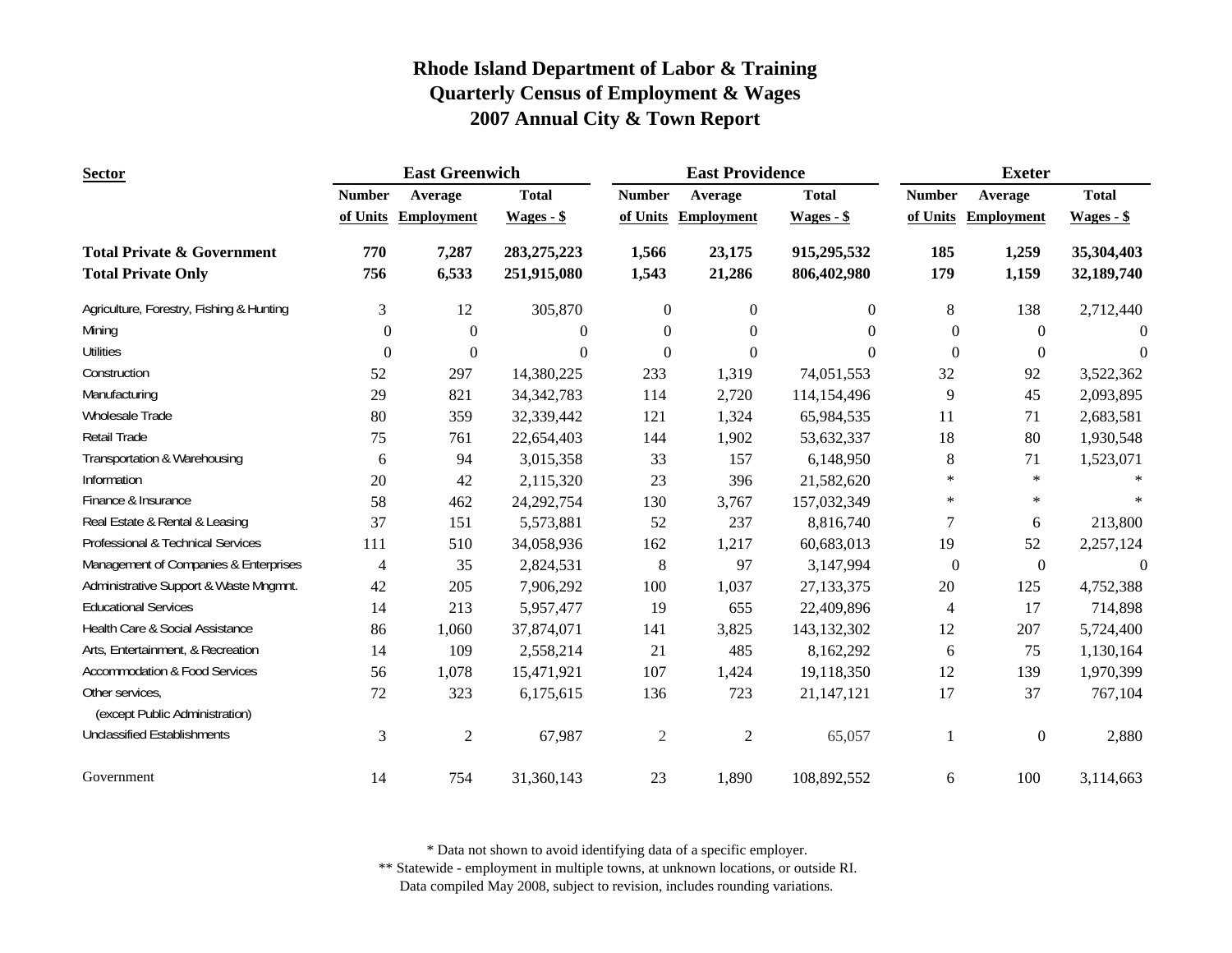| <b>Sector</b>                            |                  | Foster            |                  |                  | Glocester         |                  | Hopkinton        |                   |                |
|------------------------------------------|------------------|-------------------|------------------|------------------|-------------------|------------------|------------------|-------------------|----------------|
|                                          | <b>Number</b>    | Average           | <b>Total</b>     | <b>Number</b>    | Average           | <b>Total</b>     | <b>Number</b>    | Average           | <b>Total</b>   |
|                                          | of Units         | <b>Employment</b> | $Wages - $$      | of Units         | <b>Employment</b> | $Wages - $$      | of Units         | <b>Employment</b> | $Wages - $$    |
| <b>Total Private &amp; Government</b>    | 105              | 482               | 14,450,154       | 213              | 1,635             | 56,203,394       | 205              | 1,222             | 39,610,756     |
| <b>Total Private Only</b>                | 98               | 377               | 10,279,038       | 198              | 1,159             | 35,261,239       | 193              | 1,104             | 34,931,933     |
| Agriculture, Forestry, Fishing & Hunting | 4                | 22                | 456,603          | $\ast$           | $\ast$            | $\ast$           | 5                | 16                | 482,229        |
| Mining                                   | $\Omega$         | $\mathbf{0}$      | $\Omega$         | $\ast$           | $\ast$            | *                | $\ast$           | $\ast$            |                |
| <b>Utilities</b>                         | $\overline{0}$   | $\theta$          | $\theta$         | $\theta$         | $\mathbf{0}$      | $\Omega$         | $\theta$         | $\overline{0}$    | $\Omega$       |
| Construction                             | 28               | 84                | 3,283,988        | 62               | 144               | 5,267,859        | 63               | 180               | 7,015,543      |
| Manufacturing                            | 6                | 13                | 242,065          | $\ast$           | $\ast$            | $\ast$           | 15               | 342               | 13,355,165     |
| Wholesale Trade                          | 4                | 12                | 218,081          | 7                | 10                | 519,779          | 10               | 19                | 1,347,099      |
| Retail Trade                             | 3                | $\overline{7}$    | 101,641          | 23               | 209               | 3,945,723        | 16               | 99                | 1,964,232      |
| Transportation & Warehousing             | 5                | 29                | 397,775          | $\,8\,$          | 65                | 2,170,563        | $\overline{4}$   | 19                | 828,852        |
| Information                              | 3                | 18                | 296,351          | 5                | 18                | 446,634          | $\overline{4}$   | 14                | 180,232        |
| Finance & Insurance                      | $\ast$           | $\ast$            | $\ast$           | 7                | 64                | 4,245,346        | $\overline{4}$   | 9                 | 334,970        |
| Real Estate & Rental & Leasing           | $\ast$           | $\ast$            | $\ast$           | 4                | 3                 | 63,559           | 5                | $\,8\,$           | 151,771        |
| Professional & Technical Services        | 11               | 21                | 1,091,470        | 14               | 71                | 4,400,791        | 10               | 24                | 1,380,010      |
| Management of Companies & Enterprises    | $\boldsymbol{0}$ | $\boldsymbol{0}$  | $\boldsymbol{0}$ | $\ast$           | $\ast$            | $\ast$           | $\boldsymbol{0}$ | $\boldsymbol{0}$  | $\overline{0}$ |
| Administrative Support & Waste Mngmnt.   | 12               | 23                | 630,770          | 13               | 23                | 724,833          | 17               | 30                | 831,563        |
| <b>Educational Services</b>              | $\theta$         | $\boldsymbol{0}$  | $\theta$         | $\ast$           | $\ast$            | $\ast$           | $\ast$           | $\ast$            |                |
| Health Care & Social Assistance          | 6                | 52                | 1,724,847        | 12               | 316               | 9,094,556        | 15               | 169               | 4,423,143      |
| Arts, Entertainment, & Recreation        | $\ast$           | $\ast$            | $\ast$           | 3                | 18                | 596,594          | 5                | 83                | 1,176,759      |
| <b>Accommodation &amp; Food Services</b> | 8                | 37                | 458,523          | 16               | 137               | 1,538,142        | 7                | 53                | 834,288        |
| Other services,                          | 5                | 11                | 303,438          | 24               | 53                | 1,260,622        | 12               | 36                | 491,287        |
| (except Public Administration)           |                  |                   |                  |                  |                   |                  |                  |                   |                |
| <b>Unclassified Establishments</b>       | $\boldsymbol{0}$ | $\mathbf{0}$      | $\overline{0}$   | $\boldsymbol{0}$ | $\mathbf{0}$      | $\boldsymbol{0}$ | $\boldsymbol{0}$ | $\boldsymbol{0}$  | $\theta$       |
| Government                               | $\tau$           | 106               | 4,171,116        | 15               | 476               | 20,942,155       | 12               | 117               | 4,678,823      |

\* Data not shown to avoid identifying data of a specific employer.

\*\* Statewide - employment in multiple towns, at unknown locations, or outside RI.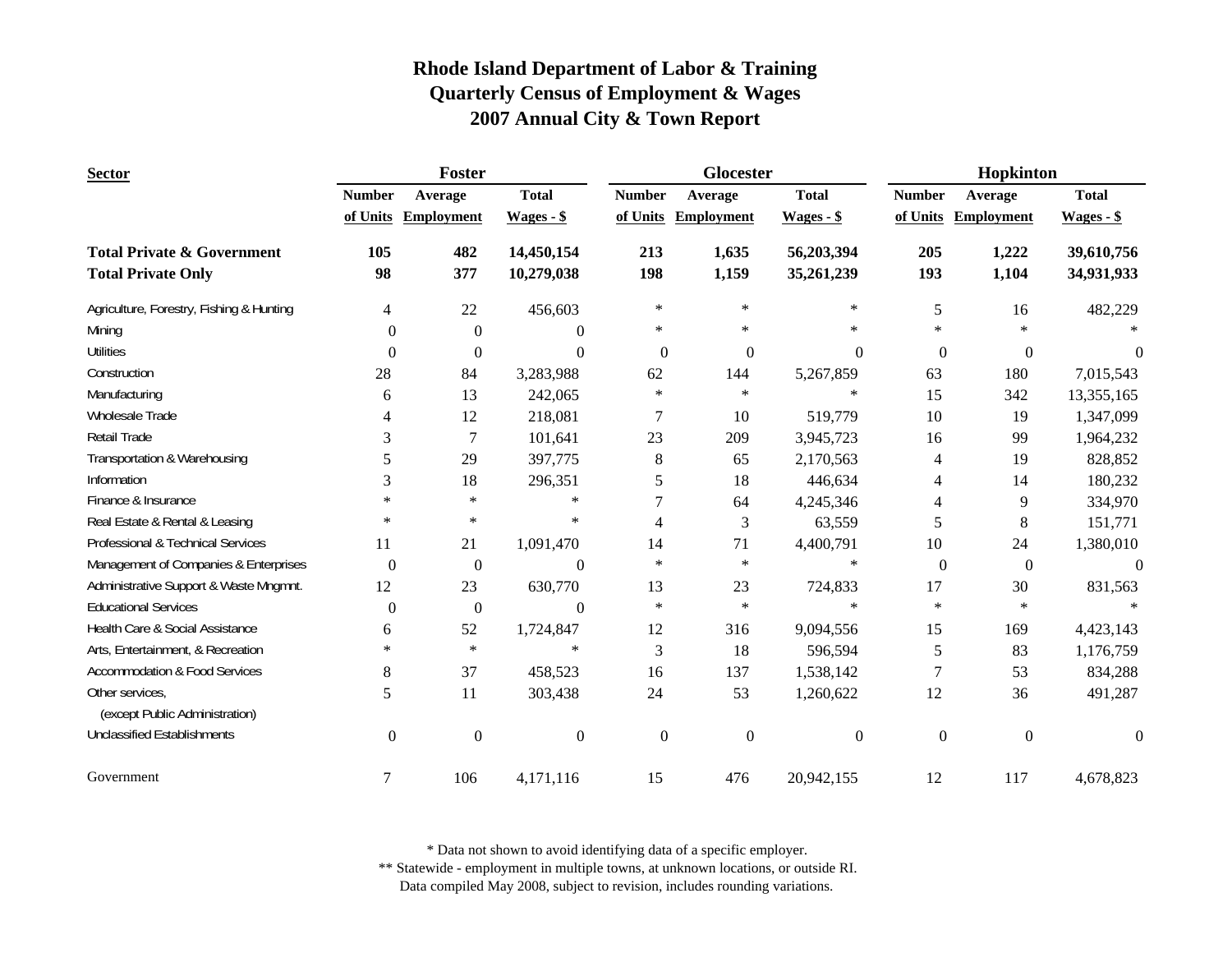| <b>Sector</b>                                     |                | <b>Jamestown</b>    |                  |                | <b>Johnston</b>   |              | Lincoln          |                   |              |
|---------------------------------------------------|----------------|---------------------|------------------|----------------|-------------------|--------------|------------------|-------------------|--------------|
|                                                   | <b>Number</b>  | Average             | <b>Total</b>     | <b>Number</b>  | Average           | <b>Total</b> | <b>Number</b>    | Average           | <b>Total</b> |
|                                                   |                | of Units Employment | $Wages - $$      | of Units       | <b>Employment</b> | $Wages - $$  | of Units         | <b>Employment</b> | $Wages - $$  |
| <b>Total Private &amp; Government</b>             | 221            | 1,239               | 41,226,402       | 1,136          | 11,844            | 460,722,323  | 799              | 15,199            | 664,720,857  |
| <b>Total Private Only</b>                         | 209            | 972                 | 31,449,085       | 1,123          | 10,682            | 417,564,262  | 776              | 13,891            | 602,585,516  |
| Agriculture, Forestry, Fishing & Hunting          | 3              | 5                   | 179,592          | 9              | 21                | 372,049      | $\ast$           | $\ast$            | $\ast$       |
| Mining                                            | $\Omega$       | $\theta$            | $\boldsymbol{0}$ | $\ast$         | $\ast$            | $\ast$       | $\boldsymbol{0}$ | $\overline{0}$    | $\theta$     |
| <b>Utilities</b>                                  | $\overline{0}$ | $\boldsymbol{0}$    | $\overline{0}$   | $\ast$         | $\ast$            | $\ast$       | $\ast$           | $\ast$            |              |
| Construction                                      | 40             | 110                 | 4,437,945        | 198            | 979               | 48,329,294   | 102              | 875               | 46,107,642   |
| Manufacturing                                     | 4              | 7                   | 195,209          | 96             | 1,313             | 46,909,374   | 57               | 2,807             | 125,106,213  |
| Wholesale Trade                                   | 17             | 35                  | 2,746,784        | 62             | 325               | 17,196,426   | 79               | 740               | 35,230,417   |
| <b>Retail Trade</b>                               | 15             | 93                  | 1,773,993        | 142            | 1,519             | 43,383,318   | 60               | 998               | 58,911,881   |
| Transportation & Warehousing                      | 5              | $\overline{2}$      | 467,127          | 44             | 214               | 8,867,716    | 18               | 388               | 14,268,559   |
| Information                                       | 3              | 7                   | 205,651          | 11             | 137               | 13,707,888   | 14               | 306               | 14, 197, 182 |
| Finance & Insurance                               | 5              | 16                  | 1,272,568        | 41             | 1,203             | 91,797,328   | 49               | 2,859             | 143,641,546  |
| Real Estate & Rental & Leasing                    | 12             | 48                  | 1,062,913        | 38             | 303               | 10,647,678   | 26               | 69                | 2,438,044    |
| Professional & Technical Services                 | 40             | 99                  | 5,422,145        | 63             | 186               | 6,491,669    | 104              | 612               | 43,292,586   |
| Management of Companies & Enterprises             | $\ast$         | $\ast$              | $\ast$           | $\ast$         | $\ast$            | $\ast$       | 9                | 92                | 5,526,303    |
| Administrative Support & Waste Mngmnt.            | 17             | 48                  | 1,585,738        | 123            | 1,447             | 45, 472, 113 | 45               | 498               | 13,974,728   |
| <b>Educational Services</b>                       | 4              | 3                   | 432,902          | 10             | 20                | 525,624      | 9                | 91                | 3,059,312    |
| Health Care & Social Assistance                   | 10             | 132                 | 3,770,023        | 93             | 1,460             | 54,650,956   | 68               | 1,115             | 35,823,272   |
| Arts, Entertainment, & Recreation                 | $\,8\,$        | 106                 | 2,380,601        | 6              | 43                | 839,425      | 24               | 1,437             | 38,557,059   |
| <b>Accommodation &amp; Food Services</b>          | 14             | 176                 | 2,607,925        | 83             | 967               | 13,107,588   | 49               | 675               | 9,221,930    |
| Other services,<br>(except Public Administration) | 18             | 73                  | 2,509,201        | 103            | 512               | 12,259,128   | 59               | 212               | 4,763,595    |
| <b>Unclassified Establishments</b>                | $\ast$         | $\ast$              | $\ast$           | $\overline{4}$ | 3                 | 40,524       | 3                | $\overline{2}$    | 86,224       |
| Government                                        | 12             | 267                 | 9,777,317        | 13             | 1,161             | 43,158,061   | 23               | 1,307             | 62,135,341   |

\* Data not shown to avoid identifying data of a specific employer.

\*\* Statewide - employment in multiple towns, at unknown locations, or outside RI.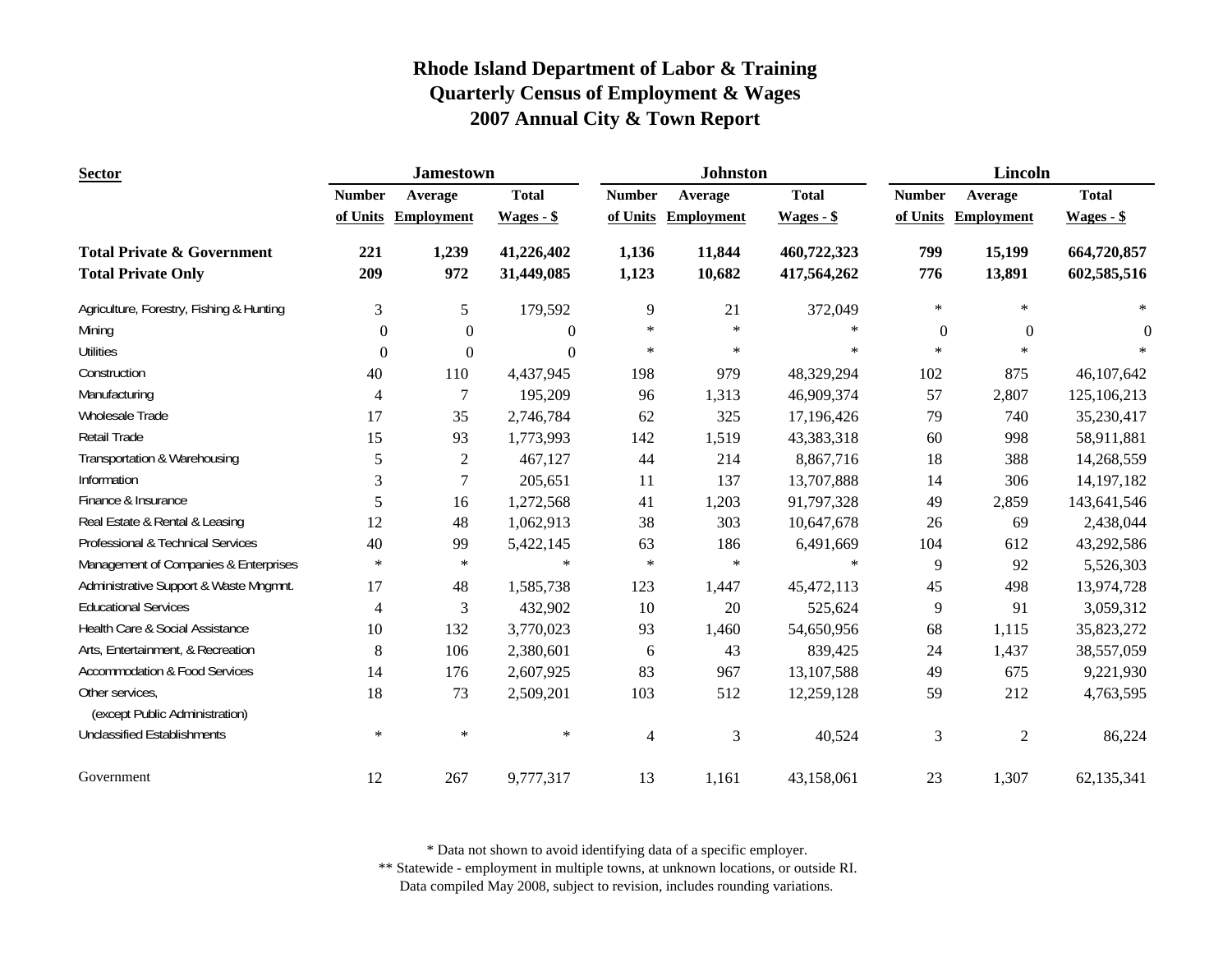| <b>Sector</b>                                     |                | <b>Little Compton</b> |              |                | <b>Middletown</b> |               | <b>Narragansett</b>      |                   |                |
|---------------------------------------------------|----------------|-----------------------|--------------|----------------|-------------------|---------------|--------------------------|-------------------|----------------|
|                                                   | <b>Number</b>  | Average               | <b>Total</b> | <b>Number</b>  | Average           | <b>Total</b>  | <b>Number</b>            | Average           | <b>Total</b>   |
|                                                   | of Units       | <b>Employment</b>     | $Wages - $$  | of Units       | <b>Employment</b> | $Wages - $$   | of Units                 | <b>Employment</b> | $Wages - $$    |
| <b>Total Private &amp; Government</b>             | 141            | 687                   | 22,260,013   | 782            | 11,058            | 434, 395, 723 | 493                      | 4,275             | 135,726,439    |
| <b>Total Private Only</b>                         | 135            | 542                   | 17,324,244   | 769            | 10,299            | 397,280,312   | 474                      | 3,210             | 84,739,091     |
| Agriculture, Forestry, Fishing & Hunting          | 8              | 28                    | 576,836      | 5              | 94                | 2,832,920     | $\tau$                   | 23                | 832,359        |
| Mining                                            | $\ast$         | $\ast$                | $\ast$       | $\ast$         | $\ast$            | $\ast$        | $\Omega$                 | $\theta$          | $\overline{0}$ |
| <b>Utilities</b>                                  | $\mathbf{0}$   | $\boldsymbol{0}$      | $\Omega$     | $\ast$         | $\ast$            | $\ast$        | $\Omega$                 | $\Omega$          | $\Omega$       |
| Construction                                      | 36             | 138                   | 7,276,496    | 83             | 443               | 19,705,426    | 48                       | 123               | 4,072,201      |
| Manufacturing                                     | $\ast$         | $\ast$                | $\ast$       | 21             | 445               | 22,489,234    | 20                       | 98                | 5,616,140      |
| Wholesale Trade                                   | 8              | 6                     | 338,622      | 37             | 173               | 8,042,076     | 34                       | 75                | 4,064,711      |
| Retail Trade                                      | 6              | 28                    | 382,373      | 102            | 1,577             | 44,978,830    | 53                       | 713               | 16,922,027     |
| Transportation & Warehousing                      | $\ast$         | $\ast$                | $\ast$       | 11             | 80                | 2,099,706     | 10                       | 96                | 2,889,748      |
| Information                                       | $\overline{0}$ | $\boldsymbol{0}$      | $\mathbf{0}$ | 12             | 276               | 21,132,655    | $\overline{\mathcal{A}}$ | $\mathfrak{2}$    | 376,390        |
| Finance & Insurance                               | $\ast$         | $\ast$                | $\ast$       | 29             | 453               | 29,913,771    | 18                       | 58                | 3,217,196      |
| Real Estate & Rental & Leasing                    | 6              | 9                     | 529,488      | 40             | 171               | 5,885,746     | 31                       | 100               | 3,074,031      |
| Professional & Technical Services                 | 9              | 14                    | 1,039,826    | 101            | 1,863             | 119,414,682   | $50\,$                   | 119               | 7,329,954      |
| Management of Companies & Enterprises             | $\ast$         | $\ast$                | $\ast$       | $\overline{7}$ | 276               | 12,418,822    | $\ast$                   | $\ast$            | $\ast$         |
| Administrative Support & Waste Mngmnt.            | 16             | 36                    | 944,793      | 44             | 337               | 12,080,246    | 30                       | 92                | 2,702,604      |
| <b>Educational Services</b>                       | $\ast$         | $\ast$                | $\ast$       | 12             | 386               | 17,933,107    | $\overline{4}$           | 5                 | 119,709        |
| Health Care & Social Assistance                   | 3              | 17                    | 449,731      | 83             | 1,457             | 38,401,905    | 39                       | 368               | 12,030,692     |
| Arts, Entertainment, & Recreation                 | $\overline{7}$ | 58                    | 1,427,272    | 15             | 156               | 3,671,563     | 13                       | 171               | 3,615,811      |
| <b>Accommodation &amp; Food Services</b>          | 10             | 85                    | 1,007,622    | 88             | 1,536             | 24,601,982    | 68                       | 963               | 13,050,669     |
| Other services,<br>(except Public Administration) | 21             | 56                    | 1,006,063    | 80             | 540               | 9,172,775     | 48                       | 206               | 4,570,165      |
| <b>Unclassified Establishments</b>                | -1             | 1                     | 7,907        | -1             | $\boldsymbol{0}$  | 5,250         | $\ast$                   | $\ast$            |                |
| Government                                        | 6              | 145                   | 4,935,769    | 13             | 760               | 37,115,411    | 19                       | 1,066             | 50,987,348     |

\* Data not shown to avoid identifying data of a specific employer.

\*\* Statewide - employment in multiple towns, at unknown locations, or outside RI.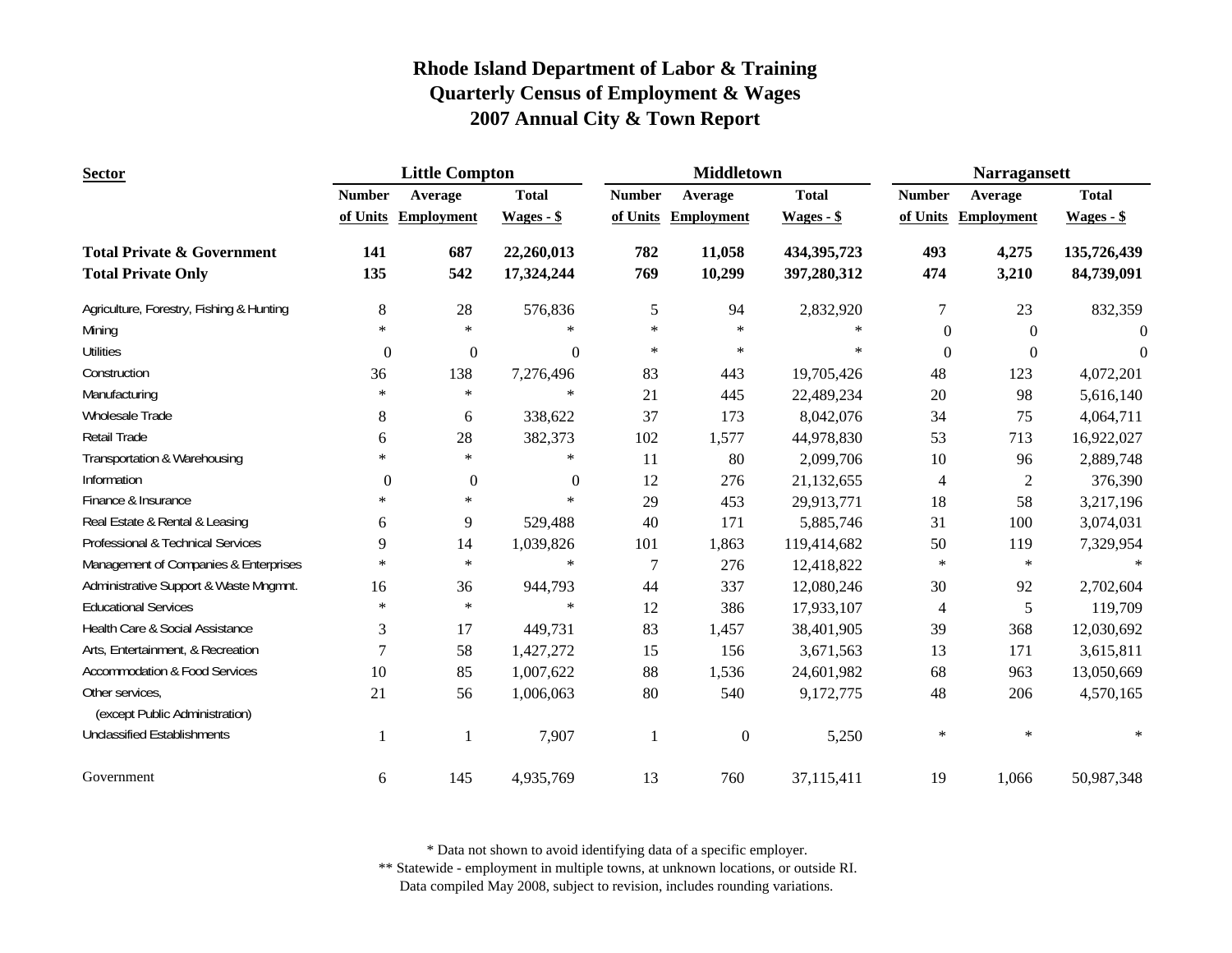| <b>Sector</b>                                                      |                | <b>Newport</b>    |                              |                  | <b>New Shoreham</b> |                          | <b>North Kingstown</b> |                   |                            |
|--------------------------------------------------------------------|----------------|-------------------|------------------------------|------------------|---------------------|--------------------------|------------------------|-------------------|----------------------------|
|                                                                    | <b>Number</b>  | Average           | <b>Total</b>                 | <b>Number</b>    | Average             | <b>Total</b>             | <b>Number</b>          | Average           | <b>Total</b>               |
|                                                                    | of Units       | <b>Employment</b> | $Wages - $$                  |                  | of Units Employment | $Wages - $$              | of Units               | <b>Employment</b> | $Wages - $$                |
| <b>Total Private &amp; Government</b><br><b>Total Private Only</b> | 1,323<br>1,289 | 17,824<br>13,014  | 807, 335, 528<br>424,722,728 | 219<br>203       | 906<br>775          | 28,138,702<br>23,664,733 | 1,070<br>1,051         | 14,816<br>13,251  | 596,637,741<br>524,560,549 |
|                                                                    |                |                   |                              |                  |                     |                          |                        |                   |                            |
| Agriculture, Forestry, Fishing & Hunting                           | 4              | 33                | 1,177,260                    | $\ast$           | $\ast$              | $\ast$                   | 10                     | 43                | 1,654,837                  |
| Mining                                                             | $\theta$       | $\boldsymbol{0}$  | $\theta$                     | $\boldsymbol{0}$ | $\boldsymbol{0}$    | $\boldsymbol{0}$         | $\boldsymbol{0}$       | $\boldsymbol{0}$  | $\Omega$                   |
| <b>Utilities</b>                                                   | $\theta$       | $\mathbf{0}$      | $\theta$                     | $\ast$           | $\ast$              | $\ast$                   | 3                      | 121               | 8,825,223                  |
| Construction                                                       | 90             | 532               | 23,250,063                   | 38               | 95                  | 4,317,683                | 139                    | 561               | 26,926,843                 |
| Manufacturing                                                      | 31             | 209               | 8,078,904                    | 5                | 14                  | 359,829                  | 67                     | 4,361             | 227,478,807                |
| Wholesale Trade                                                    | 74             | 224               | 12,285,449                   | $\ast$           | $\ast$              | $\ast$                   | 108                    | 472               | 29,933,556                 |
| Retail Trade                                                       | 218            | 1,515             | 35,108,484                   | 41               | 94                  | 2,742,099                | 107                    | 2,000             | 54,298,148                 |
| Transportation & Warehousing                                       | 38             | 280               | 6,071,775                    | 4                | 13                  | 168,647                  | 40                     | 425               | 15,275,256                 |
| Information                                                        | 24             | 294               | 11,761,332                   | 3                | 9                   | 302,760                  | 23                     | 198               | 10,449,301                 |
| Finance & Insurance                                                | 47             | 200               | 14,434,073                   | $\ast$           | $\ast$              | $\ast$                   | 50                     | 312               | 16,527,471                 |
| Real Estate & Rental & Leasing                                     | 59             | 371               | 13,673,106                   | 14               | 47                  | 1,175,106                | 36                     | 104               | 2,826,295                  |
| Professional & Technical Services                                  | 162            | 827               | 53,893,537                   | 4                | 11                  | 208,540                  | 137                    | 401               | 24,192,850                 |
| Management of Companies & Enterprises                              | 9              | 235               | 8,927,246                    | $\ast$           | $\ast$              | $\ast$                   | 10                     | 544               | 21,260,549                 |
| Administrative Support & Waste Mngmnt.                             | 70             | 464               | 17,840,331                   | 12               | 32                  | 1,119,803                | 67                     | 469               | 12,533,781                 |
| <b>Educational Services</b>                                        | 22             | 656               | 26,770,972                   | $\ast$           | $\ast$              | $\ast$                   | 19                     | 123               | 3,771,406                  |
| Health Care & Social Assistance                                    | 85             | 1,781             | 65,341,912                   | $\ast$           | $\ast$              | $\ast$                   | 73                     | 1,463             | 41,441,495                 |
| Arts, Entertainment, & Recreation                                  | 48             | 1,055             | 28,836,975                   | 10               | 31                  | 1,005,567                | 24                     | 248               | 5,777,556                  |
| <b>Accommodation &amp; Food Services</b>                           | 179            | 3,643             | 77,073,942                   | 50               | 373                 | 10,039,065               | $70\,$                 | 1,022             | 13,359,876                 |
| Other services,<br>(except Public Administration)                  | 127            | 693               | 20,166,662                   | 15               | 23                  | 492,000                  | 74                     | 381               | 7,948,734                  |
| <b>Unclassified Establishments</b>                                 | $\overline{2}$ | $\mathfrak{2}$    | 30,705                       | $\boldsymbol{0}$ | $\boldsymbol{0}$    | $\boldsymbol{0}$         | $\overline{2}$         | $\overline{2}$    | 78,565                     |
| Government                                                         | 34             | 4,810             | 382,612,800                  | 16               | 132                 | 4,473,969                | 19                     | 1,566             | 72,077,192                 |

\* Data not shown to avoid identifying data of a specific employer.

\*\* Statewide - employment in multiple towns, at unknown locations, or outside RI.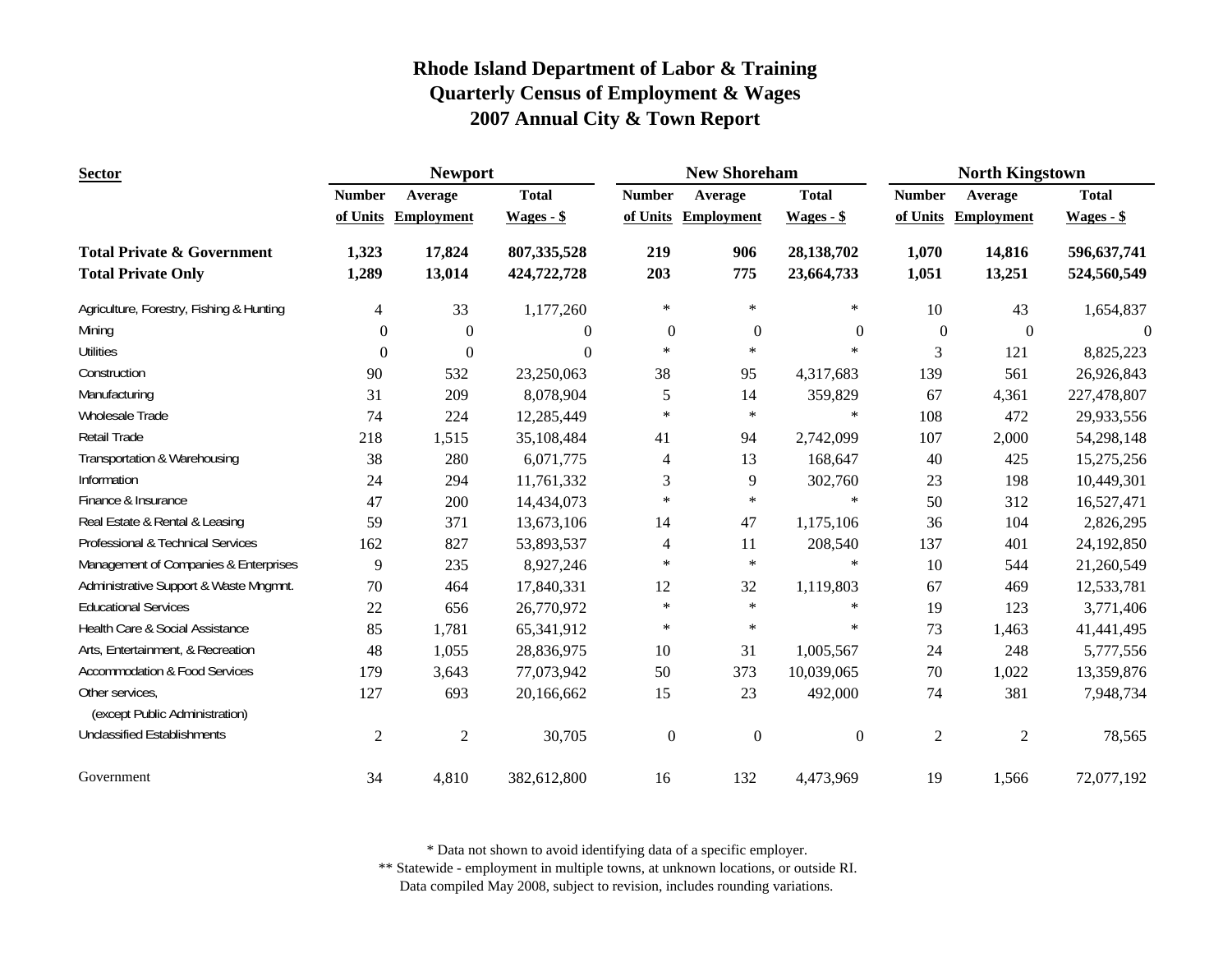| <b>Sector</b>                                     | <b>North Providence</b> |                   |                |                  | <b>North Smithfield</b> |                  | Pawtucket      |                   |               |
|---------------------------------------------------|-------------------------|-------------------|----------------|------------------|-------------------------|------------------|----------------|-------------------|---------------|
|                                                   | <b>Number</b>           | Average           | <b>Total</b>   | <b>Number</b>    | Average                 | <b>Total</b>     | <b>Number</b>  | Average           | <b>Total</b>  |
|                                                   | of Units                | <b>Employment</b> | $Wages - $$    | of Units         | <b>Employment</b>       | $Wages - $$      | of Units       | <b>Employment</b> | $Wages - $$   |
| <b>Total Private &amp; Government</b>             | 755                     | 8,341             | 279,078,811    | 389              | 4,039                   | 139,614,310      | 1,610          | 26,484            | 1,038,299,400 |
| <b>Total Private Only</b>                         | 744                     | 7,457             | 229,873,973    | 379              | 3,661                   | 122,014,306      | 1,585          | 24,155            | 906,614,792   |
| Agriculture, Forestry, Fishing & Hunting          | $\overline{0}$          | $\boldsymbol{0}$  | $\overline{0}$ | $\ast$           | $\ast$                  | $\ast$           | $\overline{0}$ | $\mathbf{0}$      | $\Omega$      |
| Mining                                            | $\Omega$                | $\Omega$          | $\Omega$       | $\ast$           | $\ast$                  | $\ast$           | $\Omega$       | $\theta$          | $\Omega$      |
| <b>Utilities</b>                                  | $\ast$                  | $\ast$            | $\ast$         | $\theta$         | $\overline{0}$          | $\theta$         | 3              | 10                | 637,668       |
| Construction                                      | 82                      | 278               | 12,488,216     | 76               | 274                     | 11,302,904       | 167            | 1,062             | 51,312,891    |
| Manufacturing                                     | 44                      | 459               | 14,497,964     | 23               | 615                     | 23,064,335       | 174            | 5,216             | 198,494,613   |
| Wholesale Trade                                   | 39                      | 223               | 12,490,817     | 25               | 164                     | 9,582,115        | 90             | 550               | 27,779,735    |
| Retail Trade                                      | 112                     | 1,078             | 25,118,740     | 41               | 612                     | 17,744,183       | 185            | 1,928             | 50,187,604    |
| Transportation & Warehousing                      | 14                      | 94                | 2,704,066      | 12               | 129                     | 4,841,132        | 35             | 397               | 16,751,641    |
| Information                                       | 9                       | 27                | 1,048,944      | 6                | 20                      | 519,643          | 26             | 242               | 13,767,913    |
| Finance & Insurance                               | 39                      | 288               | 11,470,247     | 17               | 66                      | 3,343,807        | 57             | 863               | 37,490,400    |
| Real Estate & Rental & Leasing                    | 34                      | 131               | 3,890,832      | 15               | 24                      | 859,299          | 53             | 277               | 8,765,721     |
| Professional & Technical Services                 | 60                      | 183               | 9,094,818      | 42               | 255                     | 12,738,250       | 127            | 620               | 26,668,573    |
| Management of Companies & Enterprises             | $\ast$                  | $\ast$            | $\ast$         | $\boldsymbol{0}$ | $\boldsymbol{0}$        | $\boldsymbol{0}$ | 13             | 1,414             | 134,704,748   |
| Administrative Support & Waste Mngmnt.            | 61                      | 464               | 9,575,153      | $20\,$           | 48                      | 1,253,715        | 99             | 2,158             | 54,040,635    |
| <b>Educational Services</b>                       | 6                       | $\overline{7}$    | 116,798        | 3                | 3                       | 41,772           | 22             | 348               | 10,698,978    |
| Health Care & Social Assistance                   | 77                      | 2,926             | 107,201,305    | 40               | 839                     | 25,257,689       | 187            | 5,756             | 210,269,774   |
| Arts, Entertainment, & Recreation                 | 6                       | 105               | 1,005,970      | 4                | 26                      | 498,283          | 15             | 335               | 10,926,960    |
| <b>Accommodation &amp; Food Services</b>          | 77                      | 837               | 10,903,645     | 21               | 404                     | 4,832,613        | 139            | 1,624             | 20,199,175    |
| Other services,<br>(except Public Administration) | 87                      | 337               | 7,791,703      | 34               | 136                     | 3,530,635        | 199            | 1,354             | 33,882,955    |
| <b>Unclassified Establishments</b>                | -1                      | $\mathbf{0}$      | 3,023          | $\boldsymbol{0}$ | $\boldsymbol{0}$        | $\boldsymbol{0}$ | $\mathbf{1}$   |                   | 34,808        |
| Government                                        | 11                      | 883               | 49,204,838     | 11               | 379                     | 17,600,004       | 25             | 2,330             | 131,684,608   |

\* Data not shown to avoid identifying data of a specific employer.

\*\* Statewide - employment in multiple towns, at unknown locations, or outside RI.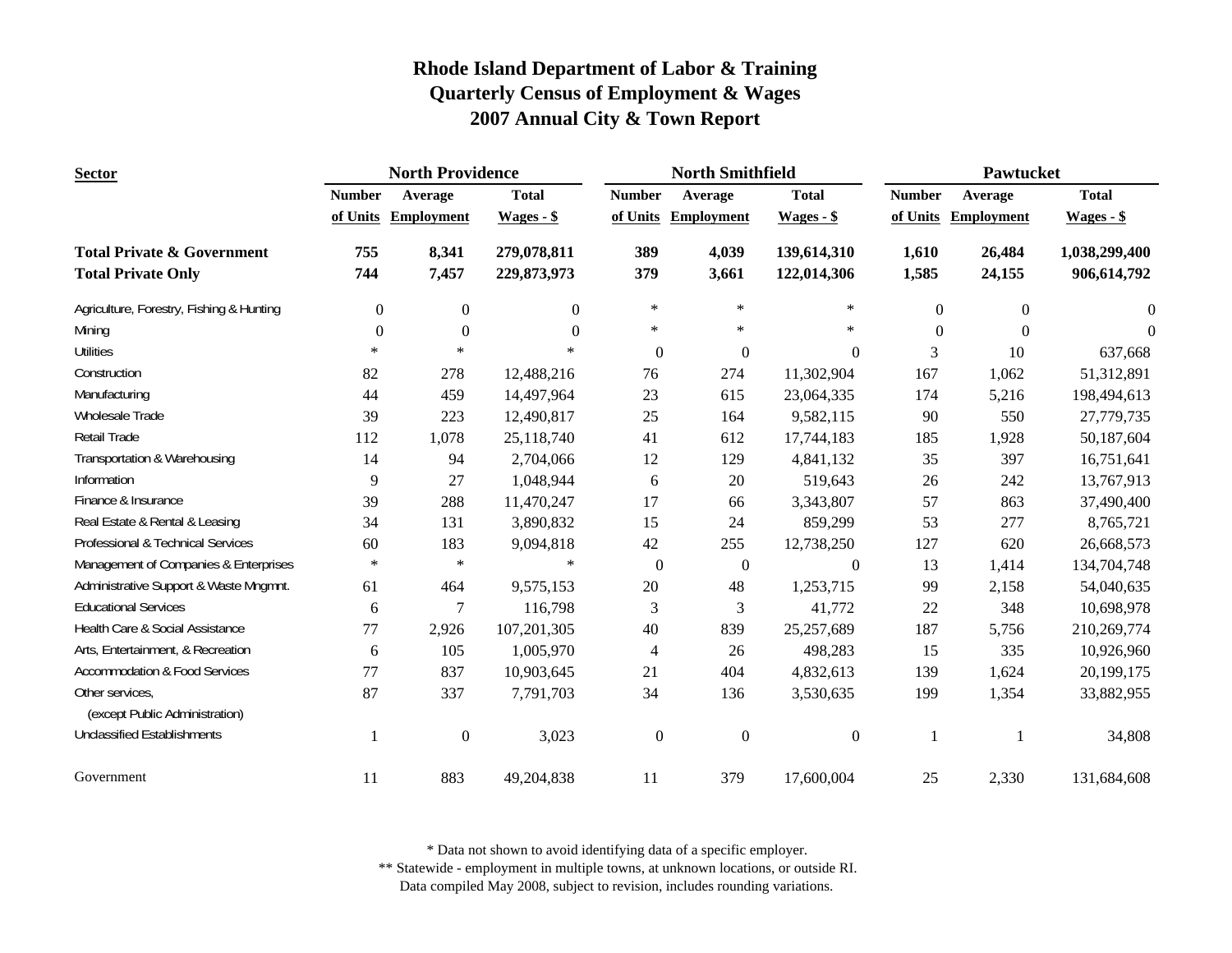| <b>Sector</b>                                     | Portsmouth     |                   |                |                  | Providence        |               | <b>Richmond</b> |                   |                |
|---------------------------------------------------|----------------|-------------------|----------------|------------------|-------------------|---------------|-----------------|-------------------|----------------|
|                                                   | <b>Number</b>  | Average           | <b>Total</b>   | <b>Number</b>    | Average           | <b>Total</b>  | <b>Number</b>   | Average           | <b>Total</b>   |
|                                                   | of Units       | <b>Employment</b> | $Wages - $$    | of Units         | <b>Employment</b> | $Wages - $$   | of Units        | <b>Employment</b> | Wages - \$     |
| <b>Total Private &amp; Government</b>             | 532            | 6,309             | 304,895,763    | 5,702            | 113,358           | 5,330,526,217 | 155             | 1,838             | 67,404,545     |
| <b>Total Private Only</b>                         | 517            | 5,672             | 275,519,536    | 5,589            | 97,747            | 4,429,068,408 | 147             | 1,182             | 32,800,247     |
| Agriculture, Forestry, Fishing & Hunting          | 16             | 48                | 1,191,039      | $\boldsymbol{0}$ | $\boldsymbol{0}$  | $\mathbf{0}$  | 5               | 24                | 903,803        |
| Mining                                            | $\theta$       | $\overline{0}$    | $\overline{0}$ | $\ast$           | $\ast$            | $\ast$        | $\ast$          | $\ast$            |                |
| <b>Utilities</b>                                  | $\Omega$       | $\overline{0}$    | $\theta$       | $\overline{7}$   | 518               | 38,443,853    | $\Omega$        | $\Omega$          | $\Omega$       |
| Construction                                      | 87             | 372               | 16,243,381     | 300              | 2,868             | 176,169,380   | 24              | 81                | 3,046,344      |
| Manufacturing                                     | 30             | 2,386             | 174,377,239    | 337              | 6,161             | 216,683,105   | 6               | 104               | 5,064,802      |
| Wholesale Trade                                   | 33             | 104               | 5,535,532      | 262              | 2,505             | 145,018,624   | 7               | 31                | 2,031,371      |
| <b>Retail Trade</b>                               | 59             | 556               | 14,787,313     | 640              | 7,186             | 165,005,619   | 24              | 334               | 8,271,797      |
| Transportation & Warehousing                      | 8              | 64                | 1,284,751      | 73               | 720               | 25,637,090    | $\ast$          | $\ast$            |                |
| Information                                       | 13             | 67                | 3,808,132      | 157              | 4,119             | 264,963,722   | $\ast$          | $\ast$            |                |
| Finance & Insurance                               | 26             | 94                | 5,113,024      | 372              | 5,824             | 452,008,597   | 5               | 41                | 1,534,104      |
| Real Estate & Rental & Leasing                    | 14             | 115               | 2,727,755      | 212              | 1,561             | 72,328,556    | $\ast$          | $\ast$            | $\ast$         |
| Professional & Technical Services                 | 61             | 155               | 8,094,688      | 930              | 6,792             | 459,612,268   | 9               | 39                | 1,285,723      |
| Management of Companies & Enterprises             | 5              | 6                 | 154,915        | 49               | 1,985             | 250,385,909   | $\mathbf{0}$    | $\boldsymbol{0}$  | $\overline{0}$ |
| Administrative Support & Waste Mngmnt.            | 24             | 228               | 4,952,665      | 319              | 7,842             | 205,934,071   | 10              | 59                | 1,795,571      |
| <b>Educational Services</b>                       | 12             | 255               | 9,089,884      | 98               | 11,108            | 503,897,687   | 3               | $\overline{2}$    | 39,091         |
| Health Care & Social Assistance                   | 31             | 465               | 12,488,662     | 569              | 24,365            | 1,146,996,217 | 10              | 86                | 2,460,303      |
| Arts, Entertainment, & Recreation                 | 13             | 119               | 2,809,248      | 60               | 1,107             | 23, 283, 878  | $8\,$           | 53                | 851,318        |
| <b>Accommodation &amp; Food Services</b>          | 37             | 456               | 7,735,491      | 516              | 8,562             | 150,129,660   | 16              | 243               | 3,076,071      |
| Other services,<br>(except Public Administration) | 52             | 180               | 5,073,830      | 684              | 4,515             | 132, 142, 783 | 17              | 50                | 912,115        |
| <b>Unclassified Establishments</b>                | $\overline{c}$ | $\overline{2}$    | 51,987         | $\ast$           | $\ast$            | $\ast$        |                 | $\boldsymbol{0}$  | 17,350         |
| Government                                        | 15             | 637               | 29,376,227     | 113              | 15,610            | 901,457,809   | $\,8\,$         | 656               | 34,604,298     |

\* Data not shown to avoid identifying data of a specific employer.

\*\* Statewide - employment in multiple towns, at unknown locations, or outside RI.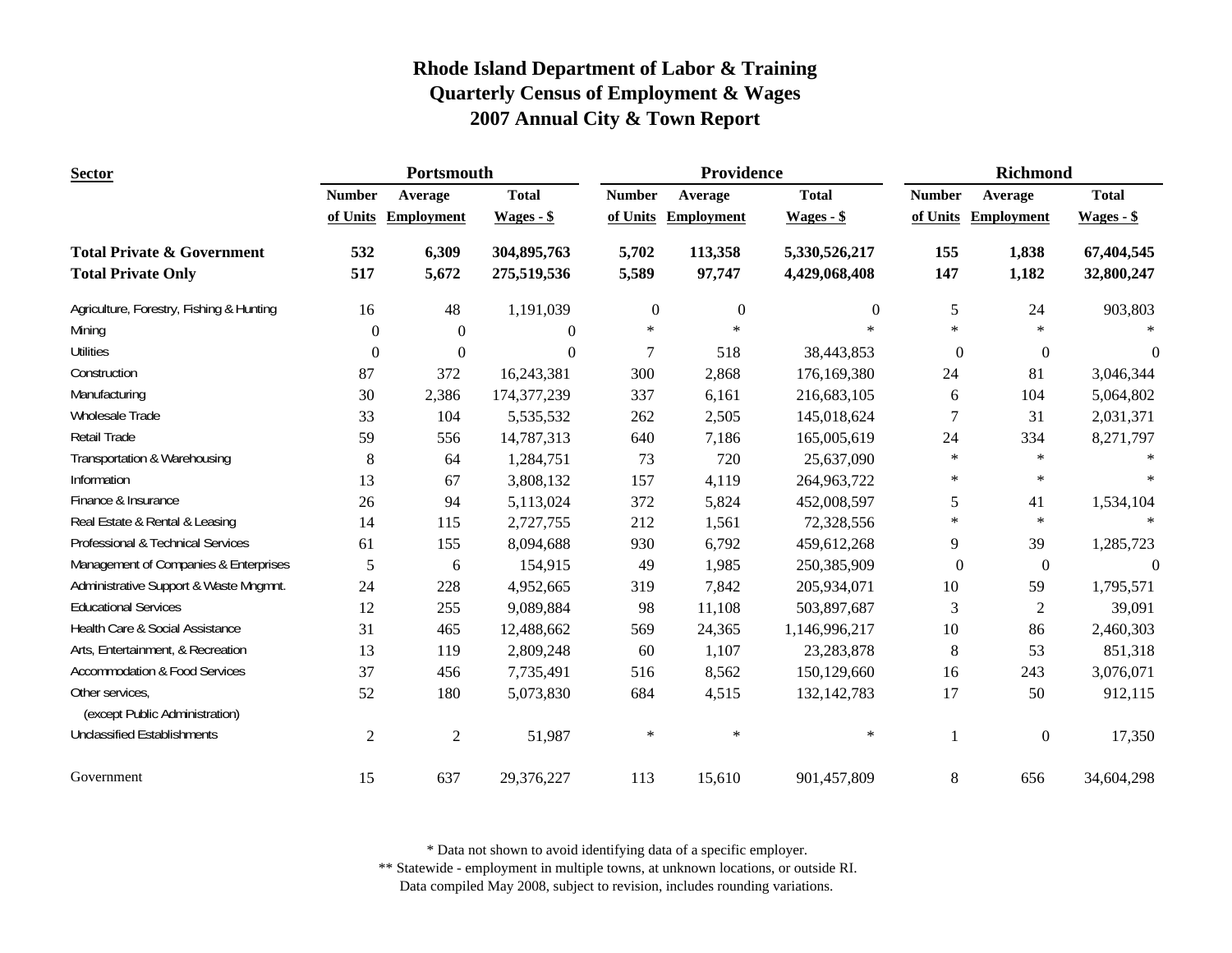| <b>Sector</b>                                     |                  | <b>Scituate</b>   |                  |               | Smithfield        |              | <b>South Kingstown</b> |                     |              |
|---------------------------------------------------|------------------|-------------------|------------------|---------------|-------------------|--------------|------------------------|---------------------|--------------|
|                                                   | <b>Number</b>    | Average           | <b>Total</b>     | <b>Number</b> | Average           | <b>Total</b> | <b>Number</b>          | Average             | <b>Total</b> |
|                                                   | of Units         | <b>Employment</b> | $Wages - $$      | of Units      | <b>Employment</b> | $Wages - $$  |                        | of Units Employment | Wages - \$   |
| <b>Total Private &amp; Government</b>             | 274              | 1,581             | 58,339,447       | 838           | 13,258            | 632,822,047  | 1,059                  | 13,675              | 571,117,297  |
| <b>Total Private Only</b>                         | 261              | 966               | 26,022,331       | 821           | 12,641            | 602,297,021  | 1,038                  | 9,804               | 395,034,867  |
| Agriculture, Forestry, Fishing & Hunting          | 13               | 47                | 941,130          | 3             | 6                 | 92,768       | 20                     | 95                  | 3,685,398    |
| Mining                                            | $\theta$         | $\boldsymbol{0}$  | $\overline{0}$   | $\ast$        | $\ast$            | $\ast$       | $\ast$                 | $\ast$              |              |
| <b>Utilities</b>                                  | $\theta$         | $\Omega$          | $\theta$         | $\mathbf{0}$  | $\boldsymbol{0}$  | $\Omega$     | $\ast$                 | $\ast$              |              |
| Construction                                      | 71               | 149               | 5,627,473        | 149           | 1,164             | 57,653,001   | 132                    | 391                 | 16,464,185   |
| Manufacturing                                     | 11               | 27                | 715,608          | 77            | 1,332             | 58,539,839   | 27                     | 794                 | 77,961,467   |
| Wholesale Trade                                   | 17               | 24                | 1,432,097        | 68            | 848               | 50,653,227   | 71                     | 729                 | 64,413,981   |
| Retail Trade                                      | 19               | 212               | 5,077,694        | 107           | 2,372             | 54,438,670   | 124                    | 1,517               | 40,499,282   |
| Transportation & Warehousing                      | 17               | 48                | 1,154,039        | 17            | 87                | 3,709,128    | 11                     | 160                 | 2,682,049    |
| Information                                       | $\ast$           | $\ast$            | $\ast$           | 17            | 253               | 14,109,360   | 16                     | 123                 | 6,807,853    |
| Finance & Insurance                               | 4                | 10                | 580,588          | 46            | 2,076             | 222,485,055  | 40                     | 268                 | 13,993,692   |
| Real Estate & Rental & Leasing                    | 6                | 15                | 477,381          | 18            | 56                | 2,618,194    | 31                     | 94                  | 3,310,466    |
| Professional & Technical Services                 | 28               | 78                | 3,375,531        | 71            | 254               | 12,669,053   | 108                    | 364                 | 20,969,887   |
| Management of Companies & Enterprises             | $\ast$           | $\ast$            | $\ast$           | $\tau$        | 113               | 7,696,213    | $\,8\,$                | 19                  | 1,528,859    |
| Administrative Support & Waste Mngmnt.            | $22\,$           | 36                | 715,955          | 46            | 367               | 16,474,074   | 74                     | 261                 | 8,335,286    |
| <b>Educational Services</b>                       | $\ast$           | $\ast$            | $\ast$           | 9             | 756               | 36,487,073   | 23                     | 243                 | 7,380,356    |
| Health Care & Social Assistance                   | 15               | 83                | 2,112,073        | 50            | 1,337             | 36,651,685   | 109                    | 2,508               | 87, 765, 173 |
| Arts, Entertainment, & Recreation                 | 4                | 14                | 115,759          | 12            | 43                | 1,035,505    | 34                     | 205                 | 4,363,283    |
| <b>Accommodation &amp; Food Services</b>          | 12               | 123               | 1,447,831        | 63            | 1,202             | 18,398,499   | 98                     | 1,228               | 16,261,300   |
| Other services,<br>(except Public Administration) | 24               | 77                | 1,900,611        | 65            | 362               | 8,193,163    | 109                    | 766                 | 17, 191, 825 |
| <b>Unclassified Establishments</b>                | $\boldsymbol{0}$ | $\boldsymbol{0}$  | $\boldsymbol{0}$ | $\ast$        | $\ast$            | $\ast$       | 6                      | $8\,$               | 137,531      |
| Government                                        | 13               | 615               | 32,317,116       | 17            | 618               | 30,525,026   | 21                     | 3,871               | 176,082,430  |

\* Data not shown to avoid identifying data of a specific employer.

\*\* Statewide - employment in multiple towns, at unknown locations, or outside RI.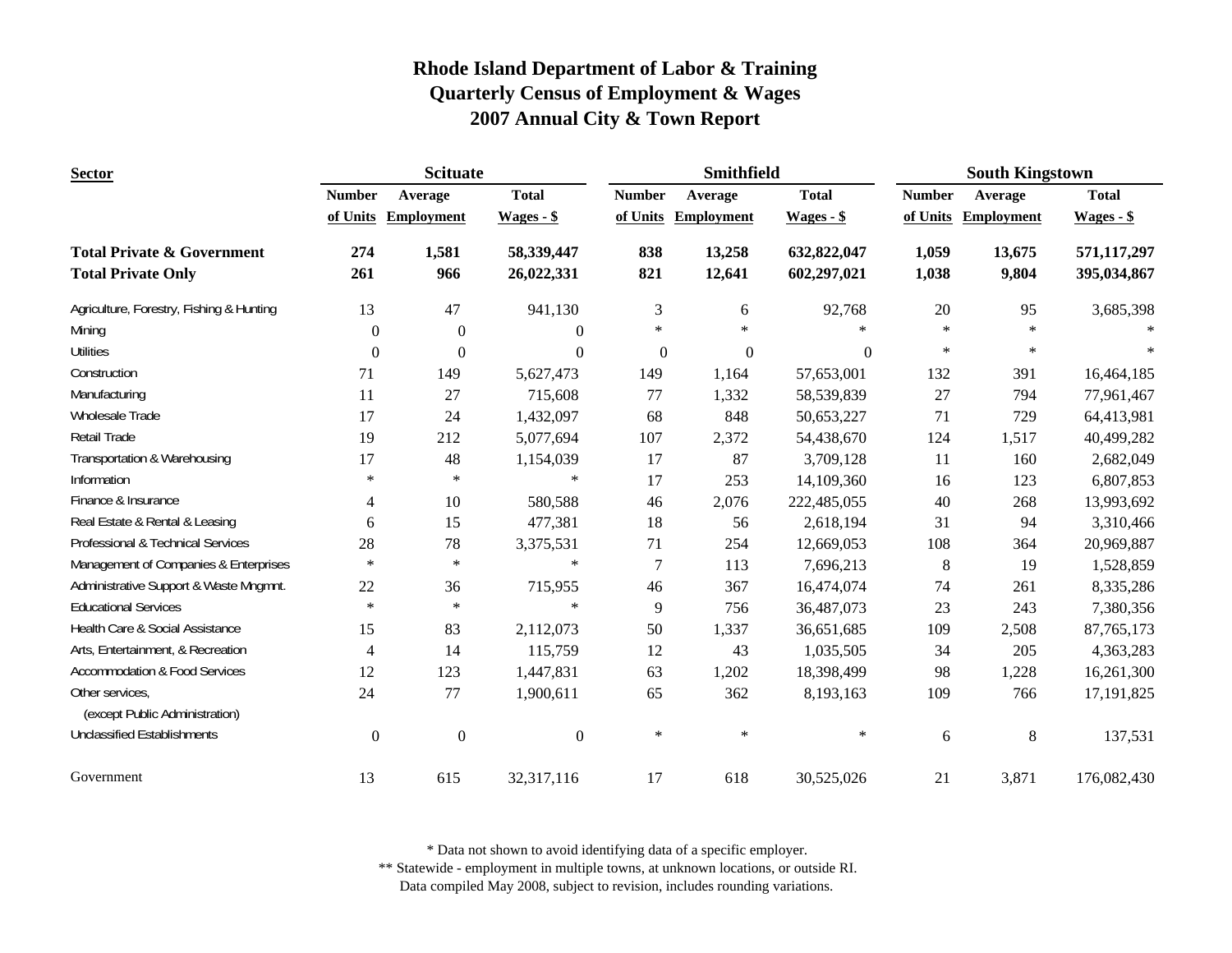| <b>Sector</b>                                                      | <b>Tiverton</b> |                   |                          |                  | Warren            |                            | <b>Warwick</b> |                   |                                |  |
|--------------------------------------------------------------------|-----------------|-------------------|--------------------------|------------------|-------------------|----------------------------|----------------|-------------------|--------------------------------|--|
|                                                                    | <b>Number</b>   | Average           | <b>Total</b>             | <b>Number</b>    | Average           | <b>Total</b>               | <b>Number</b>  | Average           | <b>Total</b>                   |  |
|                                                                    | of Units        | <b>Employment</b> | $Wages - $$              | of Units         | <b>Employment</b> | $Wages - $$                | of Units       | <b>Employment</b> | $Wages - $$                    |  |
| <b>Total Private &amp; Government</b><br><b>Total Private Only</b> | 420<br>405      | 2,694<br>2,200    | 86,178,181<br>68,538,436 | 405<br>396       | 4,099<br>3,920    | 131,460,060<br>121,756,271 | 3,376<br>3,341 | 52,592<br>48,320  | 1,979,380,974<br>1,738,371,922 |  |
| Agriculture, Forestry, Fishing & Hunting                           | 11              | 34                | 542,794                  | 3                | 3                 | 59,730                     | 3              | 13                | 187,604                        |  |
| Mining                                                             | 3               | 29                | 1,391,271                | $\boldsymbol{0}$ | $\boldsymbol{0}$  | $\theta$                   | $\ast$         | $\ast$            |                                |  |
| <b>Utilities</b>                                                   | $\ast$          | $\ast$            | $\ast$                   | $\boldsymbol{0}$ | $\overline{0}$    | $\Omega$                   | $\ast$         | $\ast$            |                                |  |
| Construction                                                       | 70              | 299               | 10,137,727               | 57               | 187               | 7,063,114                  | 347            | 2,559             | 132,312,349                    |  |
| Manufacturing                                                      | 12              | 62                | 1,769,598                | 53               | 1,036             | 40,659,209                 | 186            | 3,776             | 164,024,584                    |  |
| Wholesale Trade                                                    | 33              | 117               | 5,039,980                | 20               | 161               | 8,276,488                  | 270            | 1,938             | 99,443,905                     |  |
| Retail Trade                                                       | 56              | 534               | 19,422,735               | 50               | 278               | 5,937,218                  | 469            | 8,754             | 213,897,378                    |  |
| Transportation & Warehousing                                       | 10              | 51                | 875,002                  | 9                | 353               | 8,913,915                  | 107            | 2,354             | 81,231,475                     |  |
| Information                                                        | 5               | 4                 | 275,250                  | $8\,$            | 57                | 2,716,414                  | 38             | 527               | 23, 272, 248                   |  |
| Finance & Insurance                                                | 14              | 54                | 2,501,230                | 16               | 179               | 6,179,481                  | 223            | 3,563             | 178,160,915                    |  |
| Real Estate & Rental & Leasing                                     | 9               | 18                | 865,651                  | 10               | 18                | 547,752                    | 134            | 1,455             | 45, 137, 735                   |  |
| Professional & Technical Services                                  | 47              | 146               | 7,122,434                | 23               | 72                | 2,792,560                  | 391            | 2,062             | 103,361,853                    |  |
| Management of Companies & Enterprises                              | $\ast$          | $\ast$            | $\ast$                   | $\ast$           | $\ast$            | $\ast$                     | 19             | 1,909             | 140,543,762                    |  |
| Administrative Support & Waste Mngmnt.                             | $28\,$          | 54                | 1,414,970                | $20\,$           | 130               | 3,422,255                  | 197            | 2,370             | 76,706,050                     |  |
| <b>Educational Services</b>                                        | $\ast$          | $\ast$            | $\ast$                   | 5                | 66                | 2,456,400                  | 39             | 848               | 28,740,711                     |  |
| Health Care & Social Assistance                                    | 27              | 315               | 8,192,725                | 31               | 619               | 21,590,252                 | 334            | 8,476             | 313,485,205                    |  |
| Arts, Entertainment, & Recreation                                  | $\overline{7}$  | 36                | 955,063                  | 5                | 46                | 629,489                    | 40             | 575               | 11,030,071                     |  |
| <b>Accommodation &amp; Food Services</b>                           | 28              | 306               | 4,261,627                | 44               | 558               | 6,875,580                  | 239            | 5,394             | 83,033,430                     |  |
| Other services,<br>(except Public Administration)                  | 45              | 123               | 2,320,953                | 43               | 153               | 3,211,781                  | 303            | 1,727             | 42,992,163                     |  |
| <b>Unclassified Establishments</b>                                 | $\mathbf{1}$    | $\mathbf{0}$      | 17,163                   | $\ast$           | $\ast$            | $\ast$                     | 3              | 9                 | 99,961                         |  |
| Government                                                         | 15              | 494               | 17,639,745               | 9                | 179               | 9,703,789                  | 35             | 4,271             | 241,009,052                    |  |

\* Data not shown to avoid identifying data of a specific employer.

\*\* Statewide - employment in multiple towns, at unknown locations, or outside RI.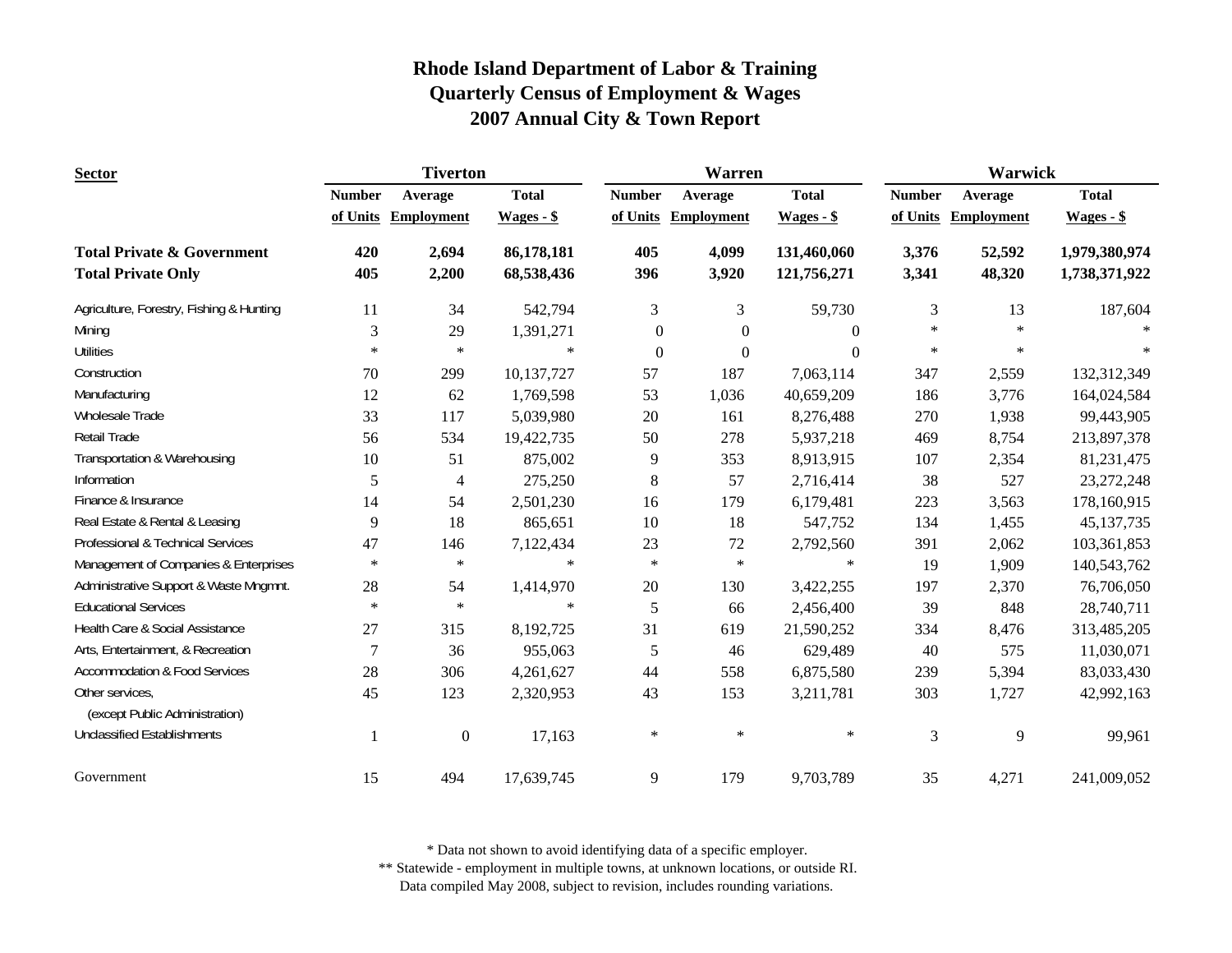| <b>Sector</b>                                     | Westerly      |                   |              | <b>West Greenwich</b> |                   |              | <b>West Warwick</b>      |                   |              |
|---------------------------------------------------|---------------|-------------------|--------------|-----------------------|-------------------|--------------|--------------------------|-------------------|--------------|
|                                                   | <b>Number</b> | Average           | <b>Total</b> | <b>Number</b>         | Average           | <b>Total</b> | <b>Number</b>            | Average           | <b>Total</b> |
|                                                   | of Units      | <b>Employment</b> | $Wages - $$  | of Units              | <b>Employment</b> | $Wages - $$  | of Units                 | <b>Employment</b> | $Wages - $$  |
| <b>Total Private &amp; Government</b>             | 893           | 10,357            | 346,893,163  | 216                   | 3,974             | 278,072,486  | 632                      | 9,223             | 352,803,129  |
| <b>Total Private Only</b>                         | 874           | 9,337             | 302,750,784  | 208                   | 3,546             | 258,826,309  | 617                      | 8,154             | 295,055,382  |
| Agriculture, Forestry, Fishing & Hunting          | 3             | 5                 | 132,952      | $\ast$                | $\ast$            | $\ast$       | $\overline{0}$           | $\Omega$          | $\mathbf{0}$ |
| Mining                                            | $\ast$        | $\ast$            | $\ast$       | $\Omega$              | $\theta$          | $\Omega$     | $\ast$                   | $\ast$            |              |
| <b>Utilities</b>                                  | $\ast$        | $\ast$            | $\ast$       | $\Omega$              | $\Omega$          | $\Omega$     | $\theta$                 | $\overline{0}$    | $\theta$     |
| Construction                                      | 108           | 356               | 14,092,850   | 57                    | 176               | 6,997,871    | 99                       | 390               | 13,513,431   |
| Manufacturing                                     | 31            | 925               | 38,795,155   | 13                    | 1,788             | 164,845,537  | 37                       | 1,725             | 77,154,075   |
| Wholesale Trade                                   | 36            | 85                | 4,225,875    | 16                    | 264               | 16,837,158   | 30                       | 345               | 16,609,113   |
| Retail Trade                                      | 138           | 2,243             | 54,675,525   | 11                    | 55                | 1,141,721    | 92                       | 1,084             | 30,851,633   |
| Transportation & Warehousing                      | 16            | 52                | 1,307,442    | 9                     | 193               | 7,470,395    | 10                       | 273               | 10,151,654   |
| Information                                       | 15            | 346               | 18,662,869   | 6                     | 13                | 1,545,271    | $\overline{\mathcal{L}}$ | 882               | 45,279,342   |
| Finance & Insurance                               | 29            | 324               | 16,462,389   | 8                     | 42                | 4,043,257    | 33                       | 1,017             | 42,662,133   |
| Real Estate & Rental & Leasing                    | 31            | 81                | 2,399,184    | 3                     | 12                | 1,593,602    | 26                       | 93                | 3,010,375    |
| Professional & Technical Services                 | 76            | 229               | 11,505,818   | 23                    | 414               | 40,590,117   | 43                       | 77                | 3,900,300    |
| Management of Companies & Enterprises             | 5             | 284               | 15,432,533   | $\ast$                | $\ast$            | $\ast$       | $\ast$                   | $\ast$            | $\ast$       |
| Administrative Support & Waste Mngmnt.            | 46            | 131               | 3,221,120    | 23                    | 208               | 5,938,222    | 27                       | 147               | 3,741,787    |
| <b>Educational Services</b>                       | 8             | 71                | 1,482,682    | $\mathbf{2}$          | 29                | 607,587      | $\,8\,$                  | 35                | 595,595      |
| Health Care & Social Assistance                   | 108           | 2,021             | 78,964,810   | 8                     | 97                | 2,205,086    | 42                       | 771               | 24,571,745   |
| Arts, Entertainment, & Recreation                 | 37            | 366               | 9,234,649    | 3                     | 22                | 297,336      | 10                       | 48                | 1,295,744    |
| <b>Accommodation &amp; Food Services</b>          | 97            | 1,271             | 20,063,658   | 14                    | 189               | 2,969,566    | 67                       | 820               | 10,184,437   |
| Other services,<br>(except Public Administration) | 92            | 456               | 7,885,017    | 13                    | 24                | 353,394      | 90                       | 340               | 7,159,396    |
| <b>Unclassified Establishments</b>                |               |                   | 7,393        | 1                     | 1                 | 26,492       | $\overline{2}$           | $\overline{2}$    | 31,721       |
| Government                                        | 19            | 1,022             | 44,142,379   | $\,8\,$               | 427               | 19,246,177   | 15                       | 1,068             | 57,747,747   |

\* Data not shown to avoid identifying data of a specific employer.

\*\* Statewide - employment in multiple towns, at unknown locations, or outside RI.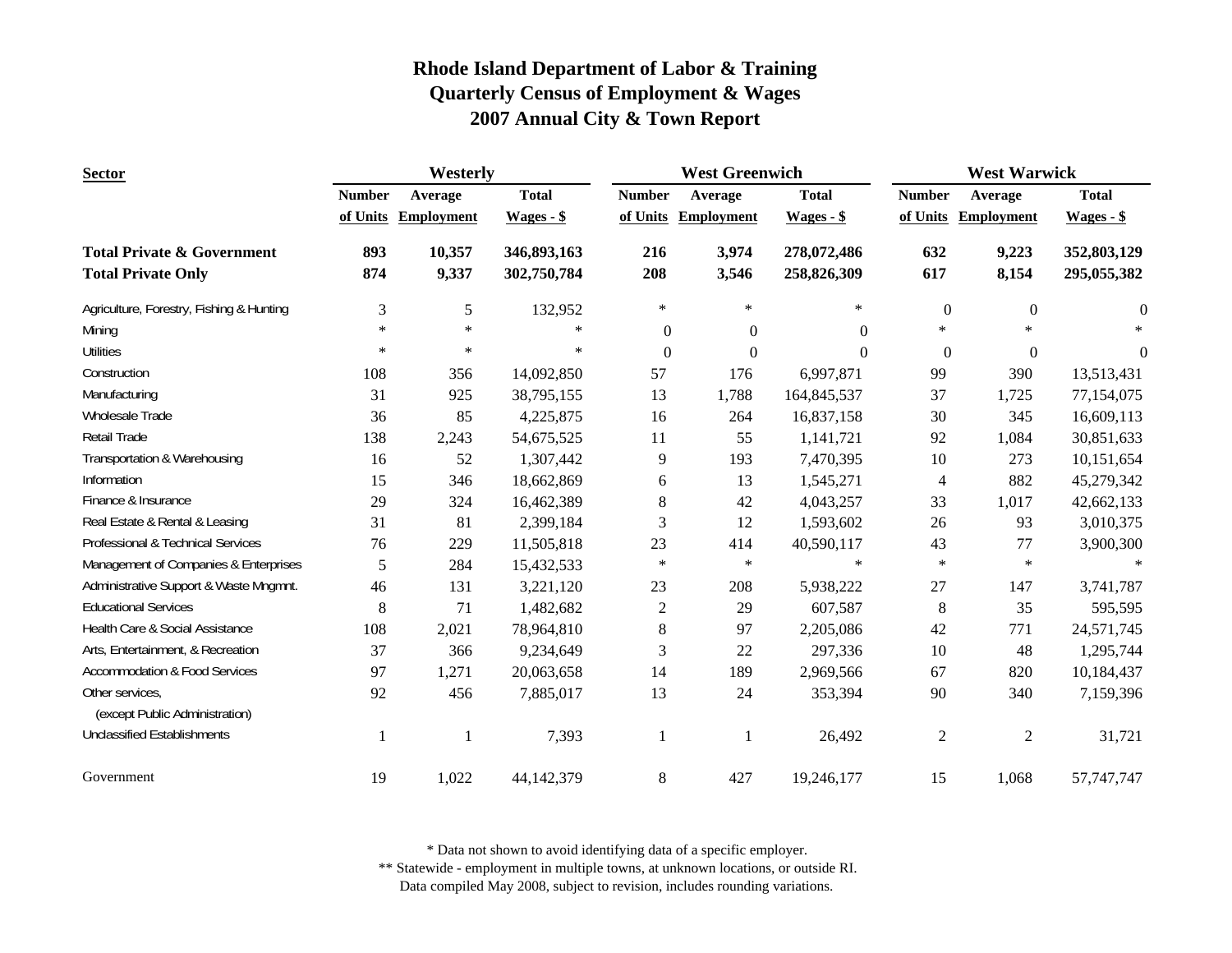| <b>Sector</b>                            |                  | Woonsocket        |                  | Statewide **     |                   |              |  |
|------------------------------------------|------------------|-------------------|------------------|------------------|-------------------|--------------|--|
|                                          | <b>Number</b>    | Average           | <b>Total</b>     | <b>Number</b>    | Average           | <b>Total</b> |  |
|                                          | of Units         | <b>Employment</b> | $Wages - $$      | of Units         | <b>Employment</b> | $Wages - $$  |  |
| <b>Total Private &amp; Government</b>    | 883              | 15,472            | 733,734,278      | 2,556            | 6,741             | 410,815,037  |  |
| <b>Total Private Only</b>                | 862              | 13,765            | 652,783,998      | 2,553            | 6,738             | 410,760,036  |  |
| Agriculture, Forestry, Fishing & Hunting | 0                | $\boldsymbol{0}$  | $\boldsymbol{0}$ | $\boldsymbol{0}$ | $\boldsymbol{0}$  | $\mathbf{0}$ |  |
| Mining                                   | $\boldsymbol{0}$ | $\boldsymbol{0}$  | $\theta$         | 1                |                   | 175,173      |  |
| <b>Utilities</b>                         | $\theta$         | 0                 | $\Omega$         | 1                | 1                 | 349,165      |  |
| Construction                             | 81               | 315               | 11,310,319       | 224              | 753               | 38,578,761   |  |
| Manufacturing                            | 70               | 1,325             | 51,891,406       | 18               | 19                | 1,307,720    |  |
| Wholesale Trade                          | 58               | 387               | 19,675,609       | $\ast$           | $\ast$            |              |  |
| <b>Retail Trade</b>                      | 129              | 1,975             | 64,074,603       | 95               | 512               | 38,868,126   |  |
| Transportation & Warehousing             | 18               | 838               | 27,128,892       | 35               | 43                | 2,561,103    |  |
| Information                              | 10               | 143               | 4,579,071        | 103              | 147               | 10,473,096   |  |
| Finance & Insurance                      | 24               | 222               | 9,282,532        | 104              | 220               | 22,926,182   |  |
| Real Estate & Rental & Leasing           | 35               | 149               | 4,396,763        | 29               | 53                | 3,318,454    |  |
| Professional & Technical Services        | 67               | 399               | 23,962,763       | 398              | 1,031             | 54,560,468   |  |
| Management of Companies & Enterprises    | 6                | 1,728             | 259,462,923      | 28               | 154               | 17,717,971   |  |
| Administrative Support & Waste Mngmnt.   | 34               | 516               | 16,005,949       | 288              | 1,429             | 41,713,177   |  |
| <b>Educational Services</b>              | 15               | 355               | 12,009,186       | 34               | 83                | 1,732,063    |  |
| Health Care & Social Assistance          | 111              | 3,600             | 121,653,955      | $\ast$           | $\ast$            |              |  |
| Arts, Entertainment, & Recreation        | 8                | 92                | 1,695,924        | $20\,$           | 40                | 1,743,406    |  |
| <b>Accommodation &amp; Food Services</b> | 99               | 1,178             | 16,223,568       | 36               | 174               | 4,908,611    |  |
| Other services,                          | 101              | 544               | 9,406,505        | 87               | 163               | 9,296,512    |  |
| (except Public Administration)           |                  |                   |                  |                  |                   |              |  |
| <b>Unclassified Establishments</b>       | 1                | $\mathbf{1}$      | 24,030           | 134              | 88                | 3,496,077    |  |
| Government                               | 21               | 1,708             | 80,950,280       | 3                | 3                 | 55,001       |  |

\* Data not shown to avoid identifying data of a specific employer.

\*\* Statewide - employment in multiple towns, at unknown locations, or outside RI.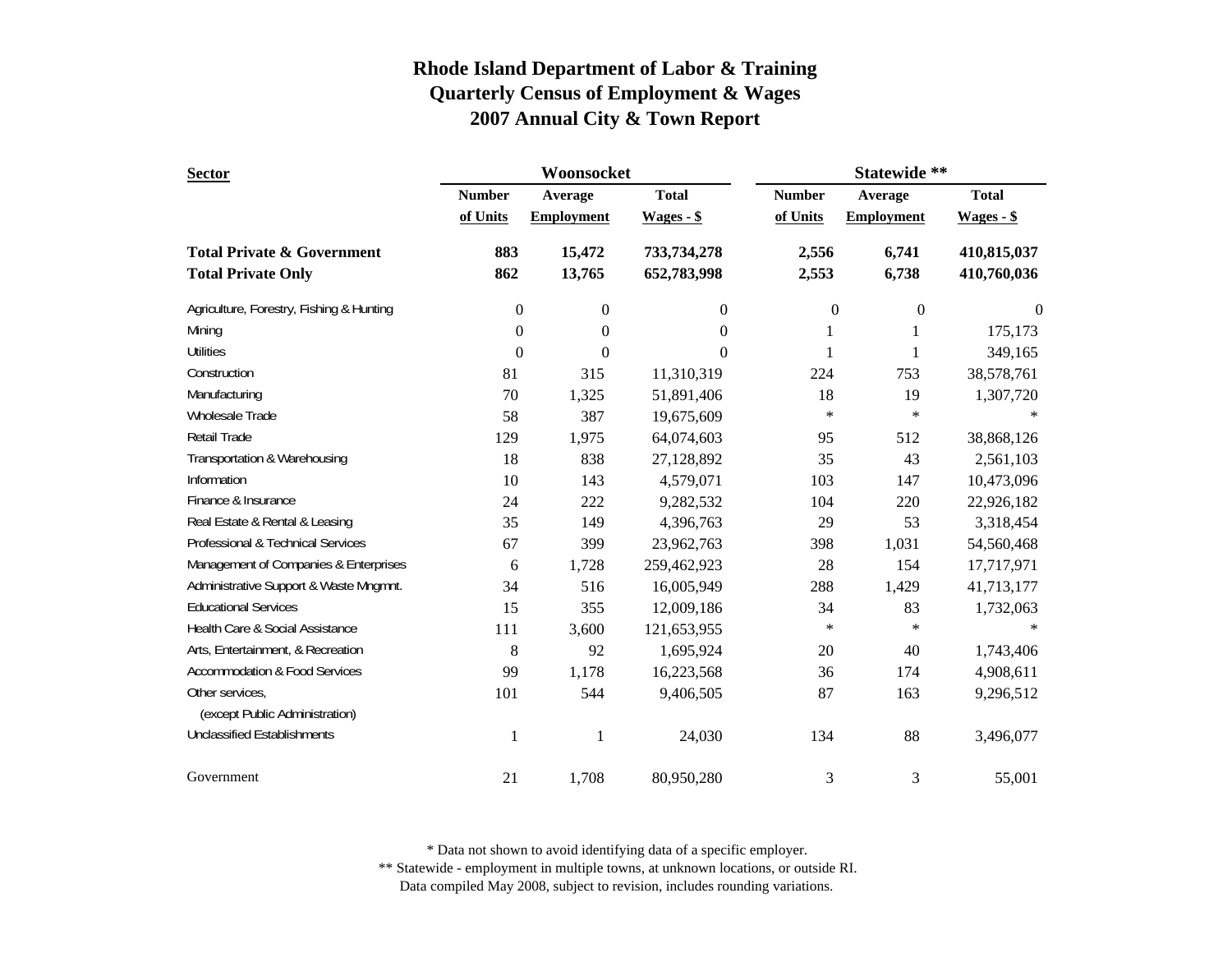| <b>Sector</b>                                                      | <b>Bristol County</b> |                   |                            | <b>Kent County</b> |                   |                                | <b>Newport County</b> |                   |                                |
|--------------------------------------------------------------------|-----------------------|-------------------|----------------------------|--------------------|-------------------|--------------------------------|-----------------------|-------------------|--------------------------------|
|                                                                    | <b>Number</b>         | Average           | <b>Total</b>               | <b>Number</b>      | Average           | <b>Total</b>                   | <b>Number</b>         | Average           | <b>Total</b>                   |
|                                                                    | of Units              | <b>Employment</b> | $Wages - $$                | of Units           | <b>Employment</b> | $Wages - $$                    | of Units              | <b>Employment</b> | $Wages - $$                    |
| <b>Total Private &amp; Government</b><br><b>Total Private Only</b> | 1,525<br>1,490        | 15,110<br>13,015  | 508,266,984<br>418,234,856 | 5,775<br>5,685     | 81,514<br>73,537  | 3,161,720,553<br>2,751,296,276 | 3,419<br>3,324        | 39,811<br>32,699  | 1,696,291,610<br>1,214,834,341 |
| Agriculture, Forestry, Fishing & Hunting                           | 6                     | 17                | 407,666                    | 11                 | 43                | 697,929                        | 47                    | 242               | 6,500,441                      |
| Mining                                                             | $\boldsymbol{0}$      | $\boldsymbol{0}$  | $\Omega$                   | 3                  | 14                | 690,625                        | 5                     | 38                | 1,673,213                      |
| <b>Utilities</b>                                                   | $\ast$                | $\ast$            | $\ast$                     | $\ast$             | $\ast$            | $\ast$                         | $\ast$                | $\ast$            |                                |
| Construction                                                       | 229                   | 909               | 37,530,750                 | 732                | 4,069             | 192,454,594                    | 406                   | 1,894             | 81,051,038                     |
| Manufacturing                                                      | 134                   | 2,421             | 95,385,583                 | 312                | 8,906             | 482,981,354                    | 100                   | 3,134             | 207,449,734                    |
| Wholesale Trade                                                    | 100                   | 381               | 25,628,930                 | 444                | 3,137             | 176,094,648                    | 202                   | 659               | 33,988,443                     |
| Retail Trade                                                       | 159                   | 1,434             | 32,756,420                 | 742                | 12,342            | 312,176,515                    | 456                   | 4,303             | 116,453,728                    |
| Transportation & Warehousing                                       | $22\,$                | 397               | 10,405,540                 | 148                | 3,250             | 109,932,741                    | 73                    | 478               | 10,802,361                     |
| Information                                                        | 25                    | 155               | 6,988,567                  | 76                 | 1,491             | 73,281,498                     | 57                    | 648               | 37,183,020                     |
| Finance & Insurance                                                | 56                    | 402               | 17,725,730                 | 346                | 5,202             | 253,024,461                    | 123                   | 849               | 54,562,210                     |
| Real Estate & Rental & Leasing                                     | 45                    | 86                | 3,122,689                  | 227                | 1,796             | 57,651,748                     | 140                   | 732               | 24,744,659                     |
| Professional & Technical Services                                  | 142                   | 296               | 13,642,068                 | 627                | 3,251             | 190,149,924                    | 420                   | 3,104             | 194,987,312                    |
| Management of Companies & Enterprises                              | 9                     | 42                | 2,512,887                  | 30                 | 2,116             | 151,378,700                    | 25                    | 536               | 22,200,868                     |
| Administrative Support & Waste Mngmnt.                             | 93                    | 344               | 10,702,156                 | 348                | 3,187             | 101,831,294                    | 199                   | 1,167             | 38,818,743                     |
| <b>Educational Services</b>                                        | 26                    | 1,511             | 61,695,955                 | 71                 | 1,230             | 38,070,151                     | 53                    | 1,305             | 54,430,750                     |
| Health Care & Social Assistance                                    | 112                   | 2,010             | 58,000,496                 | 510                | 11,365            | 405,080,164                    | 239                   | 4,167             | 128,644,958                    |
| Arts, Entertainment, & Recreation                                  | 29                    | 331               | 7,851,662                  | 75                 | 816               | 15,689,029                     | 98                    | 1,530             | 40,080,722                     |
| <b>Accommodation &amp; Food Services</b>                           | 125                   | 1,614             | 20,494,260                 | 445                | 8,601             | 126,097,829                    | 356                   | 6,202             | 117,288,589                    |
| Other services,<br>(except Public Administration)                  | 189                   | 664               | 13,263,820                 | 553                | 2,711             | 63,667,841                     | 343                   | 1,665             | 40,249,484                     |
| <b>Unclassified Establishments</b>                                 | $\ast$                | $\ast$            | $\ast$                     | $\ast$             | $\ast$            | $\ast$                         | $\ast$                | $\ast$            | $\ast$                         |
| Government                                                         | 35                    | 2,096             | 90,032,128                 | 90                 | 7,975             | 410,424,277                    | 95                    | 7,113             | 481, 457, 269                  |

\* Data not shown to avoid identifying data of a specific employer.

\*\* Statewide - employment in multiple towns, at unknown locations, or outside RI.